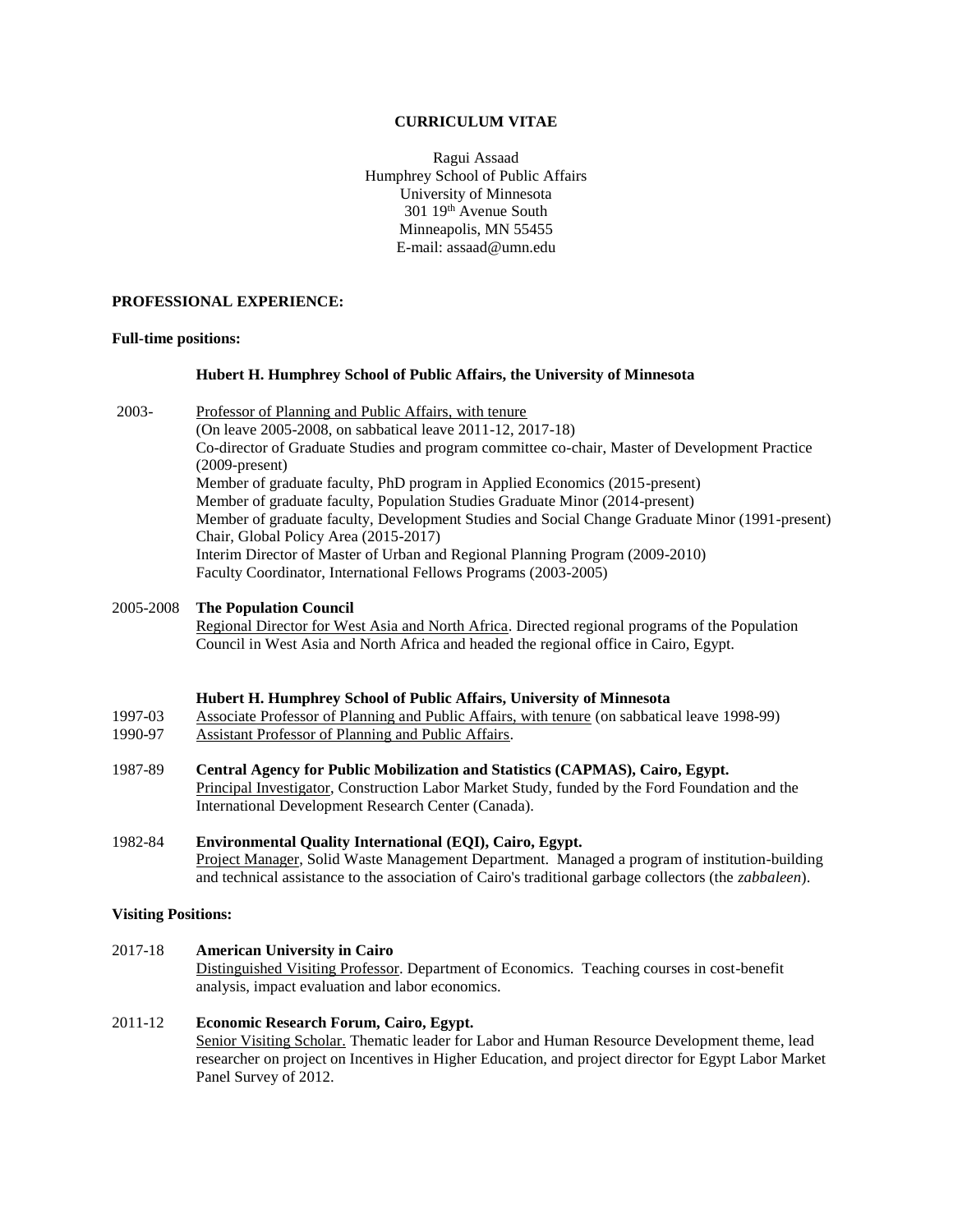# 1998-99 **Economic Research Forum, Cairo, Egypt.** Technical Director, Project on the Labor Market in a Reforming Economy: Egypt in the 1990s. Directed design, implementation, and analysis of the Egypt Labor Market Panel Survey of 1998.

## **Non-Resident Affiliations**

| Research Fellow, Institute for the Study of Labor (IZA), Bonn, Germany.                        |
|------------------------------------------------------------------------------------------------|
| Research Fellow, Economic Research Forum, Cairo, Egypt.                                        |
| Thematic Leader for Labor Markets, Human Development and Demographics (2011-2018)              |
| Member of the Board of Trustees (2012-2021)                                                    |
| Active Member, Arab Council for the Social Sciences, Beirut, Lebanon                           |
| Member of the Board of Trustees (2013-2021)                                                    |
| Non-resident Senior Fellow, Global Economy and Development Program, The Brookings Institution, |
| <b>Washington D.C.</b>                                                                         |
|                                                                                                |

## **EDUCATION:**

| 1991<br>Ph.D. in City and Regional Planning, Cornell University.               |  |
|--------------------------------------------------------------------------------|--|
| Major: Planning and Systems Analysis                                           |  |
| Minor: Development Economics and Planning.                                     |  |
| Dissertation: Structured Labor Markets: The Case of the Construction Sector in |  |
| Egypt.                                                                         |  |
| M.Sc. in Mechanical Engineering, Stanford University.<br>1981                  |  |
| 1981<br>B.Sc. in Physics, Stanford University.                                 |  |

# **COURSES TAUGHT**

Development Planning and Policy Analysis The Economics of Development Economic and Demographic Data Analysis Regional Economic Analysis Regional Demographic Analysis Economic Development I Feasibility Study (American University in Cairo) Labor Economics (American University in Cairo) Impact Evaluation Methods (American University in Cairo) International Economic Development and Urban Planning (graduate seminar) Regional Economic Development (University of Warmia and Mazury, Poland)

# **HONORS and AWARDS:**

- Outstanding Research Award, Minnesota Population Center, University of Minnesota, April 2021.
- **•** 2017 Award for Global Engagement, given each year to University of Minnesota faculty and staff for their exceptional contributions to global education, research, and engagement.
- Required Core Instructor of the Year, Humphrey School of Public Affairs, 2015.
- Required Course Instructor of the Year, Humphrey School of Public Affairs, 2014.
- Award in Recognition of Outstanding Contribution to ERF, Economic Research Forum, 20<sup>th</sup> Anniversary Celebration, 2014.
- **•** Inducted into Academy of Distinguished Teachers, University of Minnesota, 2005.
- **•** Recipient of "Award for Outstanding Contributions to Post-Baccalaureate, Graduate, and Professional Education 2004-2005."
- Award for Best Paper in 2002-2003 in *Labour Economics,* the journal of the European Association of Labour Economists (EALE) for the paper entitled "Wage Formation and Recurrent Unemployment" coauthored with Insan Tunali. Received on September 14, 2004 at EALE Annual Meeting in Lisbon, Portugal.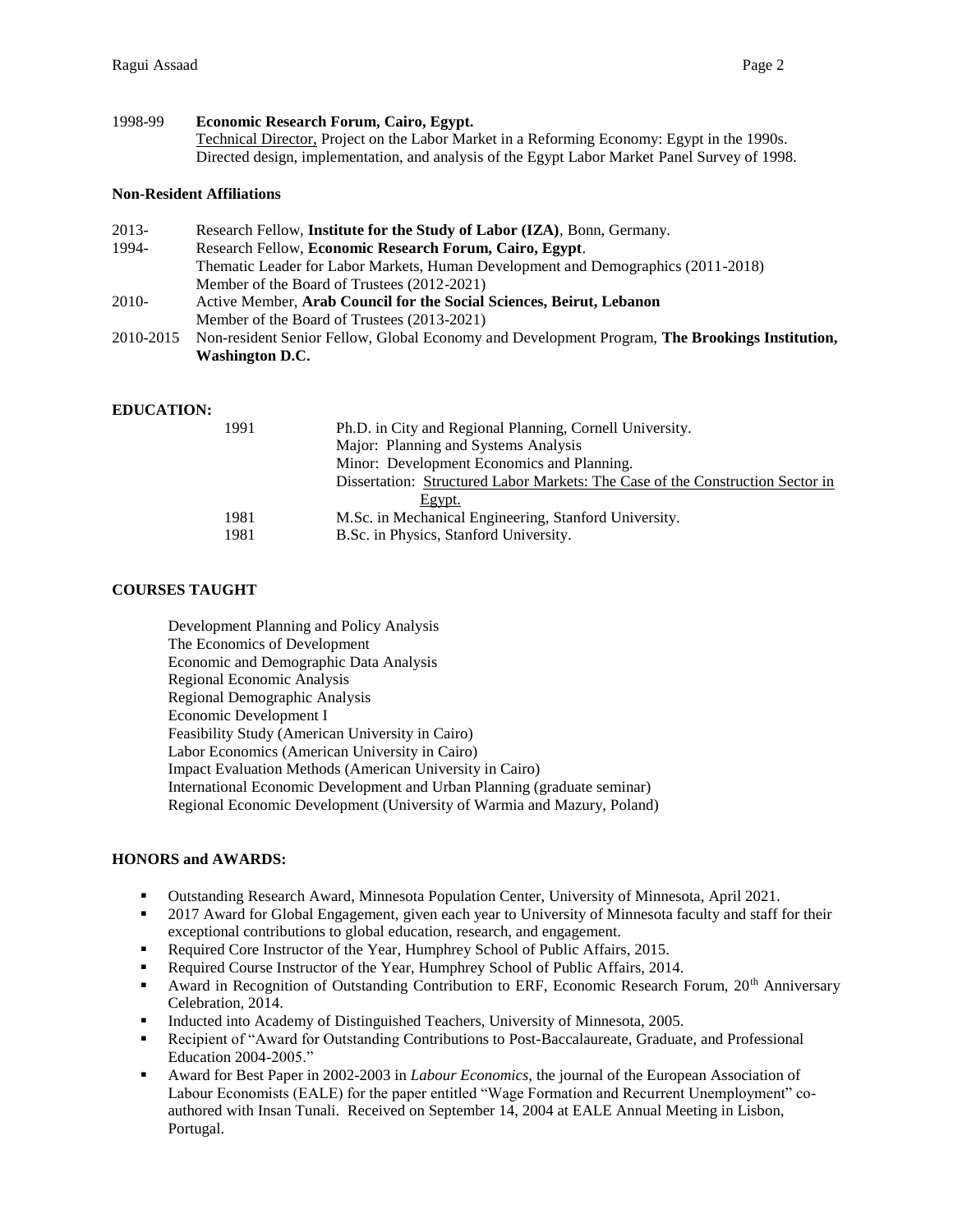- 
- Recipient of "Rekindling the Flame" award from the International Leadership Institute which recognizes international, national and local Minnesota individuals for their work and sacrifices in the promotion of social justice and tolerance, 2003.
- Teacher of the Year Award, Humphrey Institute of Public Affairs, 1992, 1995, 1996, 2000, 2002.
- Core Teacher of the Year Award, Humphrey Institute of Public Affairs, 2002.
- **•** Selected by Senate Committee on Education Policy as one of twenty outstanding finalists for the 2001 Awards for Outstanding Contributions to Post-baccalaureate, Graduate, and Professional Education.
- **•** Certificate of Merit in recognition of outstanding contribution to the Hubert H. Humphrey Fellowship Program, 1996.
- **Elected Research Fellow of the Economic Research Forum for the Arab Countries, Iran and Turkey, 1994.**
- International Doctoral Research Fellowship (Social Science Research Council), 1987-88.
- American Research Center in Egypt Doctoral Fellowship, 1987-88.
- Sage Graduate Fellowship (Cornell University), 1985-86, 1986-87.
- Middle East Awards Fellowship in Population and Development (The Population Council), 1984-85.

# **LANGUAGES:**

Fluent in Arabic, English and French.

# **PUBLICATIONS:**

## **Books:**

- Krafft, C. and R. Assaad (eds.) 2021. *The Egyptian Labor Market: A Focus on Gender and Vulnerability.* Oxford: Oxford University Press (forthcoming).
- Krafft, C. and R. Assaad (eds.) 2019. *The Jordanian Labor Market Between Fragility and Resilience.* Oxford: Oxford University Press.
- Assaad, R. and M. Boughzala (eds.) 2018. *The Tunisian Labor Market in an Era of Transition.* Oxford: Oxford University Press.
- Assaad, R. and C. Krafft (eds.) 2015. *The Egyptian Labor Market in an Era of Revolution.* Oxford: Oxford University Press.
- Assaad, R. (ed.). 2014. *The Jordanian Labor Market in the New Millennium.* Oxford: Oxford University Press.
- Amin, M., R. Assaad, N. Al-Baharna, K. Dervis, R. Desai, N. Dhillon, A. Galal, H. Ghanem, C. Graham, D. Kaufmann, H. Kharas, J. Page, D. Salehi-Isfahani, K. Sierra, T. Yousef. 2012. *After the Spring: Economic Transitions in the Arab World.* Oxford: Oxford University Press.
- Assaad, R., (ed.). 2009. *The Egyptian Labor Market Revisited.* Cairo: American University in Cairo Press. Translated into Arabic and published as: Assaad, R. (ed.) 2010. *Suq al-'amal al masriya fi al-alfiya aljadida*. Cairo: Economic Research Forum and the Ahram Center for Translation and Publication.
- Assaad, R., (ed.). 2002. *The Egyptian Labor Market in an Era of Reform*. Cairo: American University in Cairo Press.
- Assaad, R. and M. Rouchdy. 1999. "Poverty and Poverty Alleviation Strategies in Egypt." *Cairo Papers in the Social Sciences 22*(1). Cairo, Egypt: American University in Cairo Press.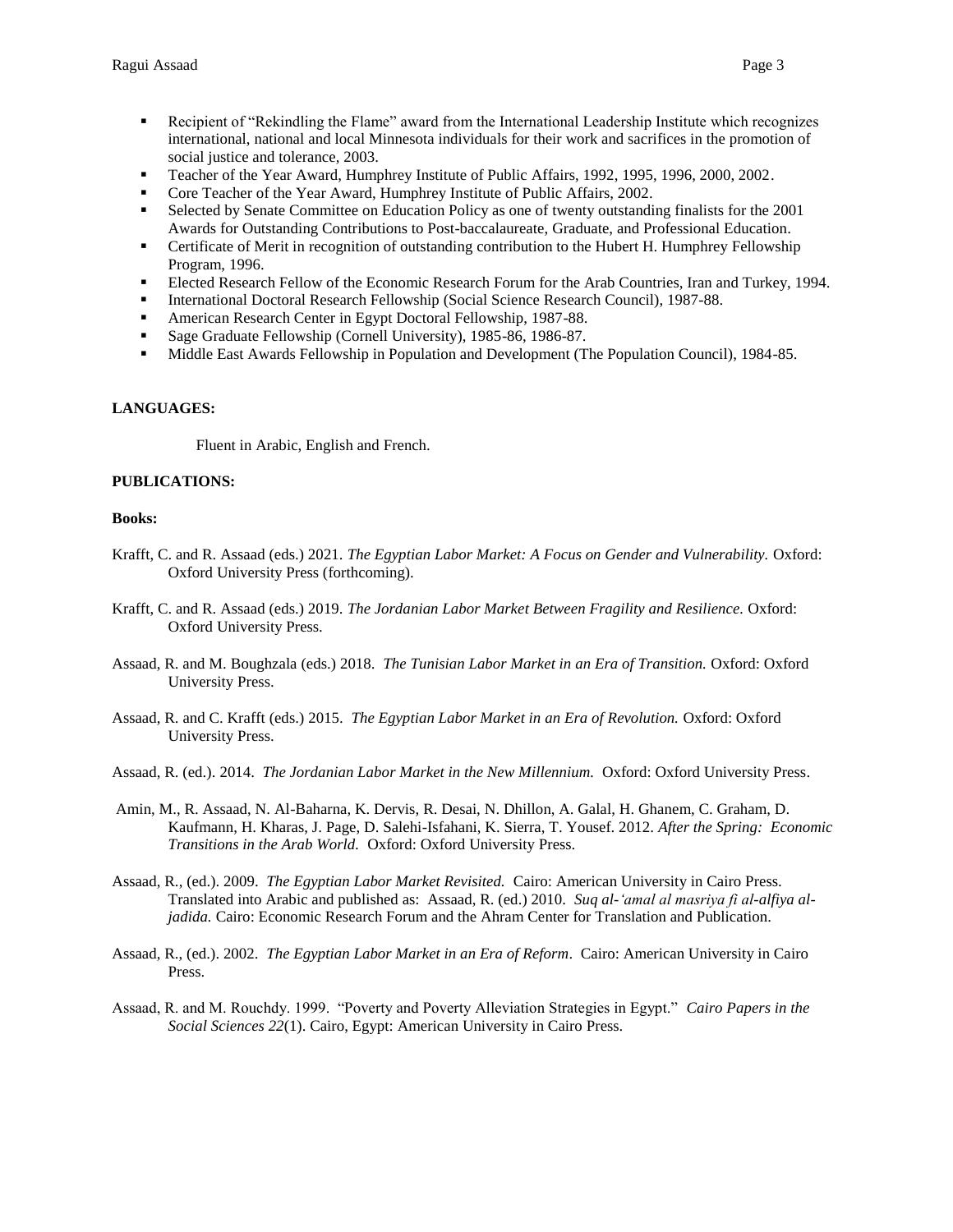## **Peer-reviewed Journal Articles:**

- Assaad, R., C. Krafft and I. Selwaness. 2021. "The impact of marriage on women's employment in the Middle East and North Africa." *Feminist Economics.* Accepted January 18, 2021.
- Krafft, C., R. Assaad, and K.W. Rahman. 2021. "Introducing the Egypt Labor Market Panel Survey 2018." *IZA Journal of Migration and Development,* 12(1)*.* [DOI:10.2478/izajodm-2021-0012.](https://doi.org/10.2478/izajodm-2021-0012)
- Krafft, Caroline and Assaad, Ragui. "Introducing the Jordan Labor Market Panel Survey 2016" IZA Journal of Development and Migration, 12(1). [DOI:10.2478/izajodm-2021-0008.](https://doi.org/10.2478/izajodm-2021-0008)
- Assaad, R., C. Krafft and D. Rolando. 2021. "Evaluating the Impact of Housing Market Liberalization on the Timing of Marriage: Evidence from Egypt." *Population Studies.* 75(3). [DOI:](https://doi.org/10.1080/00324728.2021.1914853)  [10.1080/00324728.2021.1914853](https://doi.org/10.1080/00324728.2021.1914853)
- Alhawarin, I, R. Assaad, A. Elsayed. 2021. "Migration Shocks and Housing: Short-Run Impact of the Syrian Refugee Crisis in Jordan, *Journal of Housing Economics*, DOI: 10.1016/j.jhe.2021.
- Krafft, C. and R. Assaad. 2020. "Employment's Role in enabling and constraining marriage in the Middle East and North Africa." *Demography* 57: 2297-2325. [DOI:10.1007/s13524-020-00932-1.](https://doi.org/10.1007/s13524-020-00932-1)
- Assaad, R., R. Hendy, M. Lassassi and S. Yassin. 2020. "Explaining the MENA paradox: Rising educational attainment yet stagnant female labor force participation." *Demographic Research,* 43(28), 817-850. DOI: 10.4054/DemRes.2020.43.28.
- Pellicer, M., R. Assaad, C. Krafft and C. Salemi. 2020. "Grievances or skills? The effect of education on youth attitudes and political participation in Egypt and Tunisia." *International Political Science Review.*  June 2020. DOI[:10.1177/0192512120927115.](https://doi.org/10.1177/0192512120927115)
- Assaad, R., C. Krafft, and S. Yassin. 2020. Job creation or labor absorption? An analysis of private sector job growth in Egypt. *Middle East Development Journal*. 12(2) 177-207. DOI: [10.1080/17938120.2020.1753978.](https://doi.org/10.1080/17938120.2020.1753978)
- Assaad, R. & C. Krafft. 2020. Excluded generation: the growing challenges of labor market insertion for Egyptian youth. *Journal of Youth Studies*, 1-27[. DOI: 10.1080/13676261.2020.1714565.](http://dx.doi.org/10.1080/13676261.2020.1714565)
- Assaad, R., Barsoum, G. 2019. "Public employment in the Middle East and North Africa: Does a changing public sector workforce in the MENA region provide an opportunity for efficient restructuring?" *IZA World of Labor,* 2019: 463. DOI: 10.15185/izawol.463.
- Assaad, R., R. Hendy and D. Salehi-Isfahani. 2019. ["Inequality of opportunity in educational attainment in the](javascript:void(0)) [Middle East and North Africa: Evidence from household surveys."](javascript:void(0)) *International Journal of Educational Development* 66: 24-43. [DOI: 10.1016/j.ijedudev.2019.02.001.](https://doi.org/10.1016/j.ijedudev.2019.02.001)
- Krafft, C., R. Assaad, H. Nazier, R. Ramadan, A. Vahidmanesh, and S. Zouari. 2019. "Estimating Poverty and Inequality in the Absence of Consumption Data: An Application to the Middle East and North Africa. *Middle East Development Journal,* 11(1): 1-29. [DOI: 10.1080/17938120.2019.1583493.](https://doi.org/10.1080/17938120.2019.1583493)
- Souag, A. and R. Assaad. 2018[. The Impact of the Action Plan For Promoting Employment and Combating](http://erf.org.eg/publications/the-impact-of-the-action-plan-for-promoting-employment-and-combating-unemployment-on-employment-informality-in-algeria/)  [Unemployment on Employment Informality in Algeria.](http://erf.org.eg/publications/the-impact-of-the-action-plan-for-promoting-employment-and-combating-unemployment-on-employment-informality-in-algeria/)" *Middle East Development Journal*, 10(2):272- 298. [DOI: 10.1080/17938120.2018.1520002.](https://doi.org/10.1080/17938120.2018.1520002)
- Assaad, R., C. Krafft and S. Yassin. 2018 "Comparing Retrospective and Panel Data Collection Methods to Assess Labor Market Dynamics." *IZA Journal of Development and Migration* 8:17. DOI: 10.1186/s40176-018- 0125-7.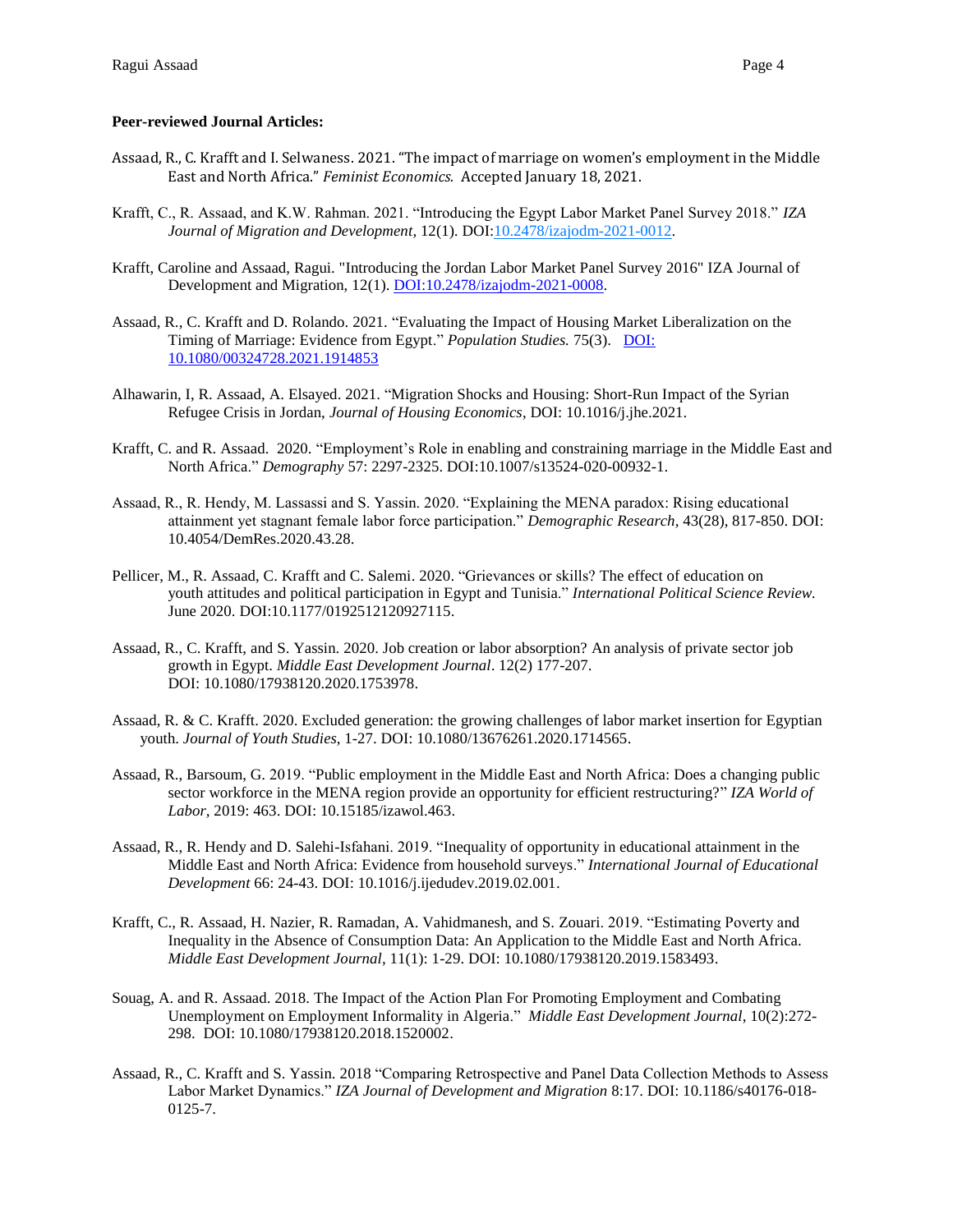- Assaad, R., C. Krafft, D. Salehi-Isfahani. 2018. "Does the Type of Higher Education Affect Labor Market Outcomes? Evidence from Egypt and Jordan." *Higher Education.* 75(6): 945–995. DOI: 10.1007/s10734- 017-0179-0.
- Assaad, R., C. Krafft, J. Roemer and D. Salehi-Isfahani. 2018. "Inequality of Opportunity in Wages and Consumption in Egypt." *Review of Income and Wealth.* 64(s1): S26-S54. DOI: 10.1111/roiw.12289.
- Assaad, R. and M. Saleh. 2018. "Does Improved Local supply of Schooling Enhance Intergenerational Mobility in Education? Evidence from Jordan." *World Bank Economic Review.* 23(3): 633-655. DOI: 10.1093/wber/lhw041.
- Wahba, J. and R. Assaad. 2017. "Flexible Labor Regulations and Informality in Egypt." *Review of Development Economics,* 21(4): 962-984. DOI: 10.1111/rode.12288.
- Assaad, R., G. Friedemann-Sanchez and D. Levison 2017. "Impact of Domestic Violence on Children's Education in Colombia: Methodological challenges." *Violence Against Women,* 23(12): 1484-1512. DOI: 10.1177/1077801216661036.
- Assaad, R., S. Ghazouani, C. Krafft and D. Rolando. 2016. "Introducing the Tunisia Labor Market Panel Survey 2014." *IZA Journal of Labor and Development* (2016) 5:15. DOI 10.1186/s40175-016-0061-y.
- Assaad, R., E. Badawy and C. Krafft. 2016. "Pedagogy, accountability, and perception of quality by type of higher education in Egypt and Jordan." *Comparative Education Review* 60(4): 746-775. DOI: 10.1086/688421.
- Assaad, R. and C. Krafft. 2015. "Is free basic education in Egypt a reality or a myth?" *International Journal of Educational Development* 45(2015): 16-30. DOI: 10.1016/j.ijedudev.2015.09.001.
- Assaad, R. 2014. "Making sense of Arab labor markets: The enduring legacy of dualism." *IZA Journal of Labor and Development,* 3(6): 1-25. DOI[: 10.1186/2193-9020-3-6.](https://doi.org/10.1186/2193-9020-3-6)
- Salehi-Isfahani, D., N. B. Hassine and R. Assaad. 2014. "Equality of opportunity in educational achievement in the Middle East and North Africa." *Journal of Economic Inequality,* 12: 489-515. DOI: 10.1007/s10888-013- 9263-6.
- Assaad, R. and C. Krafft. 2013. "The Egypt Labor Market Panel Survey: Introducing the 2012 Round." *The IZA Journal of Labor and Development* 2013, 2:8. DOI[: 10.1186/2193-9020-2-8.](https://doi.org/10.1186/2193-9020-2-8)
- Assaad, R., C. Krafft, N. B. Hassine, and D. Salehi-Isfahani. 2012. "Inequality of Opportunity in Child Health in the Arab World and Turkey." *Middle East Development Journal,* 4(2): 1-37. [DOI: 10.1007/s10888-013-9263-](https://doi.org/10.1007/s10888-013-9263-6) [6.](https://doi.org/10.1007/s10888-013-9263-6) [DOI: 10.1142/S179381201250006X.](https://doi.org/10.1142/S179381201250006X)
- Binzel, C. and R. Assaad. 2011. "Egyptian Men working abroad: Labour supply responses by the women left behind." *Labour Economics* 18(S1): S98-S114.
- Assaad, R. 2011. "The relevance of Christopher Pissarides' contribution to MENA labor markets." *Middle East Development Journal 3*(1): 1-10. [DOI: 10.1142/S1793812011000296.](https://doi.org/10.1142/S1793812011000296)
- Assaad, R., C. Binzel and M. Gadallah. 2010. "Transitions to employment and marriage among young men in Egypt." *Middle East Development Journal 2*(1): 39-88. [DOI: 10.1142/S1793812010000162.](https://doi.org/10.1142/S1793812010000162)
- Assaad, R., D. Levison and N. Zibani. 2010. "The effect of domestic work on girls' schooling: Evidence from Egypt." *Feminist Economics 16*(1): 79-128. DOI[: 10.1080/13545700903382729.](https://doi.org/10.1080/13545700903382729)
- Salehi-Isfahani, D., I. Tunali and R. Assaad. 2009. "A comparative study of returns to education of urban men in Egypt, Iran, and Turkey." *Middle East Development Journal 1*(2): 145-187.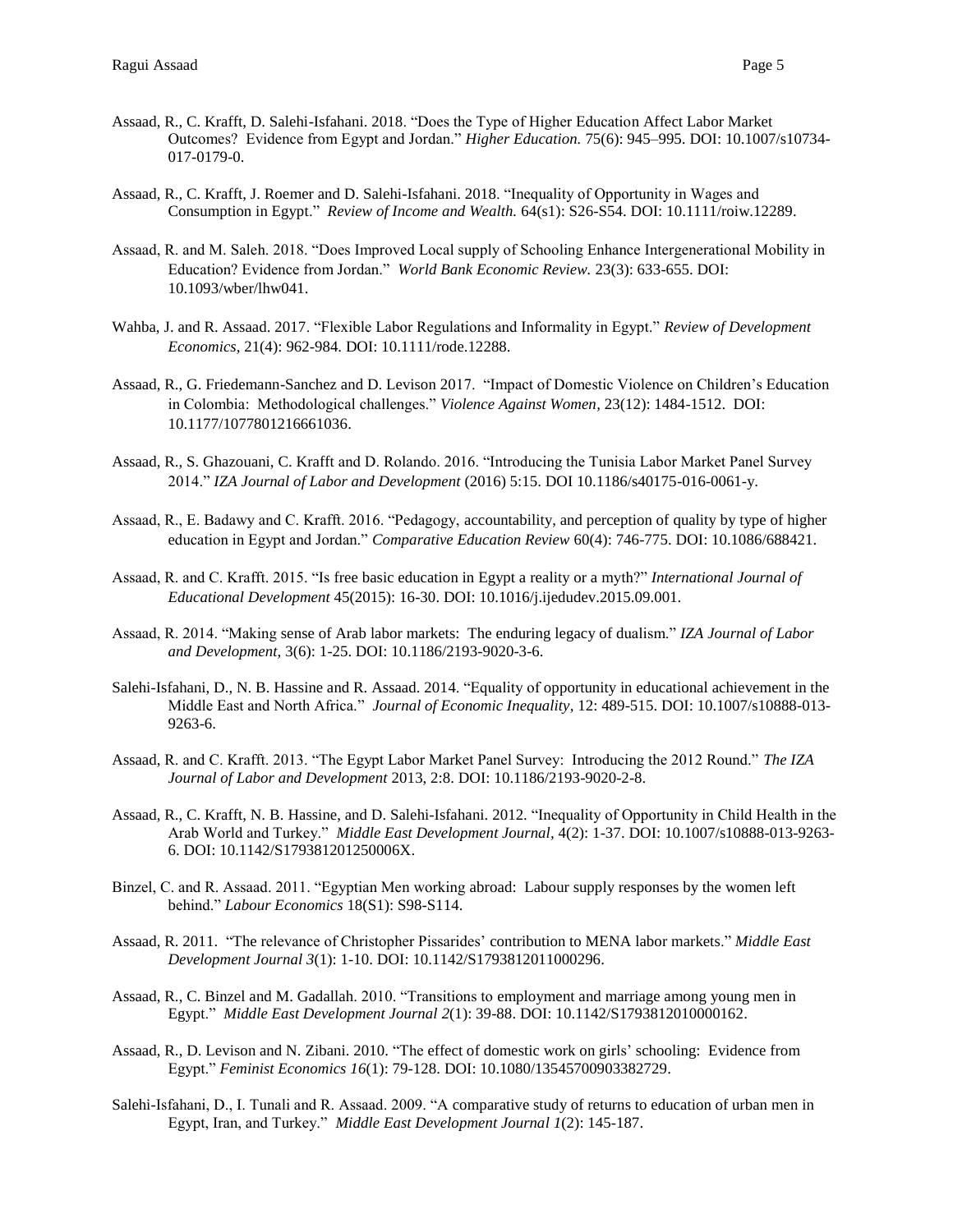- Assaad, R. and M. Arntz. 2005. "Constrained geographical mobility and gendered labor market outcomes under structural adjustment: Evidence from Egypt. *World Development 33*(3): 431-454.
- Assaad, R. and I. Tunali. 2002. "Wage Formation and Recurrent Unemployment." *Labour Economics 9*(1): 17-61.
- Assaad, R. 1999. "The Role of Non-governmental Actors in Poverty Alleviation in Egypt." *Social Development Issues 21*(2).
- Assaad, R. 1999. "Matching compensation payments to worker losses from displacement in voluntary severance programs: An application to the state-owned enterprise sector in Egypt." *World Bank Economic Review 13*(1): 117-53.
- Assaad, R. 1997. "The employment crisis in Egypt: Current trends and future prospects." *Research in Middle East Economics 2*: 39-66.
- Assaad, R. 1997. "Kinship ties, social networks, and segmented labor markets: Evidence from the construction sector in Egypt." *Journal of Development Economics 52*(1): 1-30.
- Assaad, R. 1997. "The effects of public sector hiring and compensation policies on the Egyptian Labor Market." *World Bank Economic Review 11*(1): 85-118.
- Assaad, R. 1996. "Formalizing the informal? The transformation of Cairo's refuse collection system." *Journal of Planning Education and Research 16*(2): 115-126.
- Shaban., R. Assaad, and S. Al-Qudsi. 1995. "The challenge of unemployment in the Arab Region." *International Labour Review 134*(1): 65-81.
- Assaad, R. 1995. "La transformacíon del sistema de recoleccíon de basura de El Cairo." *Revista Mexicana de Sociologia* 52(1): 167-182.
- Assaad, R. 1993. "Formal and informal institutions in the labor market, with applications to the construction sector in Egypt." *World Development 21*(6): 925-939.
- Tunali, I. and R. Assaad. 1992. "Market structure and spells of employment and unemployment: Evidence from the construction sector in Egypt." *Journal of Applied Econometrics 7*(4): 339-367.
- Assaad, R. 1988. "L'informel structuré: Les Zabbalîn du Caire," *Peuples Mediteraneens 41-42*: 181-192.

#### **Encyclopedia Entries:**

- Assaad, R. 2014. "Labor Markets in the Arab World." *The New Palgrave Dictionary of Economics.*  Online Edition 2014*.* S N. Durlauf and L. E. Blume (Eds.). London: Palgrave Macmillan*.*
- Assaad, R. 2001. "Near and Middle East/North African Studies: Economics." In *International Encyclopedia of the Social and Behavioral Sciences,* N.J. Smelser and Paul B. Baltes (Eds.). Oxford: Pergamon Press, pp. 10431-10435 (invited).

#### **Chapters in Edited Volumes:**

- Assaad, R. 2021. "Prospects for Egypt's population and labor force: 2000-2050." In *The Egyptian Economy: Critical Challenges, Prospects, and Policies.* (K. Ikram, editor). Cairo: American University Press (forthcoming).
- Krafft, C and R. Assaad. 2021. "Introduction." In *The Egyptian Labor Market: A Focus on Gender and Vulnerability.* (C. Krafft and R. Assaad, editors) Oxford: Oxford University Press (forthcoming).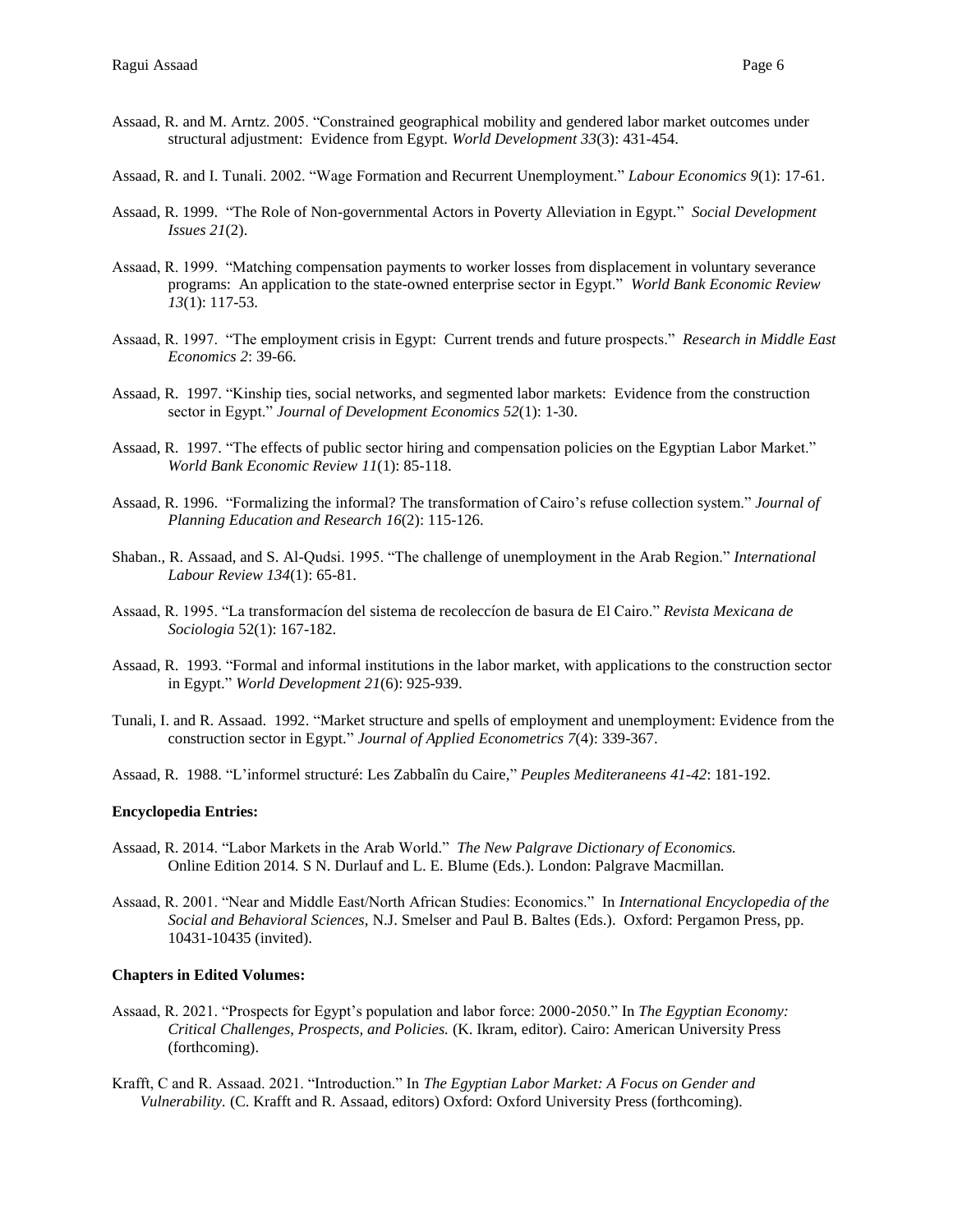- Krafft, C and R. Assaad. 2021. "Epilogue." In *The Egyptian Labor Market: A Focus on Gender and Vulnerability.*  (C. Krafft and R. Assaad, editors) Oxford: Oxford University Press (forthcoming).
- Assaad, R., A. AlSharawy and C. Salemi. 2021. "Is the Egyptian Economy Creating Good Jobs? Job Creation and Economic Vulnerability from 1998 to 2018." In *The Egyptian Labor Market: A Focus on Gender and Vulnerability.* (C. Krafft and R. Assaad, editors). Oxford: Oxford University Press (forthcoming).
- Krafft, C., R. Assaad, and C. Keo. 2021. "The evolution of labor supply in Egypt from 1988-2018: A gendered analysis." In *The Egyptian Labor Market: A Focus on Gender and Vulnerability.* (C. Krafft and R. Assaad, editors). Oxford: Oxford University Press (forthcoming).
- Krafft, C., & Assaad, R. 2019. "Introduction." In *The Jordanian Labor Market Between Fragility and Resilience* (pp. 1-8). Oxford University Press. [DOI: 10.1093/oso/9780198846079.003.0014.](http://dx.doi.org/10.1093/oso/9780198846079.003.0014)
- Krafft, C., & Assaad, R. 2019. "Epilogue." In *The Jordanian Labor Market Between Fragility and Resilience* (pp. 341-344). Oxford University Press. [DOI: 10.1093/oso/9780198846079.003.0013](http://dx.doi.org/10.1093/oso/9780198846079.003.0013)
- Assaad, R., Krafft, C., & Keo, C. 2019. "The composition of labor supply and its evolution from 2010 to 2016 in Jordan." In *The Jordanian Labor Market Between Fragility and Resilience* (pp. 11-42). Oxford University Press. [DOI: 10.1093/oso/9780198846079.003.0001](http://dx.doi.org/10.1093/oso/9780198846079.003.0001)
- Krafft, C., Razzaz, S., Keo, C., & Assaad, R. 2019. "The number and characteristics of Syrians in Jordan." In *The Jordanian Labor Market Between Fragility and Resilience* (pp. 173-200). Oxford University Press. [DOI:](http://dx.doi.org/10.1093/oso/9780198846079.003.0007)  [10.1093/oso/9780198846079.003.0007.](http://dx.doi.org/10.1093/oso/9780198846079.003.0007)
- Assaad, R., & Salemi, C. 2019. "The structure of employment and job creation in Jordan, 2010–2016." In *The Jordanian Labor Market Between Fragility and Resilience* (pp. 43-78). Oxford University Press. [DOI:](http://dx.doi.org/10.1093/oso/9780198846079.003.0002)  [10.1093/oso/9780198846079.003.0002.](http://dx.doi.org/10.1093/oso/9780198846079.003.0002)
- Assaad, R. and D. Abdalla. 2018. "The humanities as the default higher education option: The case of Egypt." In *The Changing Face of Higher Education: Is There an International Crisis in the Humanities.* D. Ahlburg (Ed.). London: Routledge.
- Assaad, R., S. Ghazouani and C. Krafft. 2018. "The composition of labor supply and unemployment in Tunisia." In *The Tunisian Labor Market in an Era of Transition.* R. Assaad and M. Boughzala (Eds.). Oxford: Oxford University Press, pp. 1-38.
- Assaad, R., S. Ghazouani and C. Krafft. 2018. "Marriage, fertility and women's agency in Tunisia." In *The Tunisian Labor Market in an Era of Transition.* R. Assaad and M. Boughzala (Eds.). Oxford: Oxford University Press, pp. 171-193.
- Assaad, R. 2017. "Planning in the Midst of Informality: An Application to Youth Employment Programs in Egypt." In *Companion to Planning in the Global South.* V. Watson, G. Bahn and S. Srinivas. London: Routledge, pp. 115-126.
- Assaad, R. and D. Levison. 2017. "Facing the Global Challenge of Youth Employment." In *Did the Millennium*  Development Goals Work? Meeting Future Challenges with Past Lessons. Hany Besada, Leah MacMillan Polonenko and Manmohan Agarwal (Eds.). Bristol, UK: Policy Press, pp. 155-193.
- Assaad, R. and C. Kraft. 2016. "Inequality of Opportunity in Human Development." In *The Middle East Economies in Times of Transition.* Ahmed Galal and Ishac Diwan (Eds.). New York: Palgrave Macmillan, pp. 131- 158.
- Krafft, C. and R. Assaad. 2016. "Inequality of Opportunity in the Labor Market for Higher Education Graduates in Egypt and Jordan." In *The Middle East Economies in Times of Transition.* Ahmed Galal and Ishac Diwan (Eds.). New York: Palgrave Macmillan, pp. 159-185.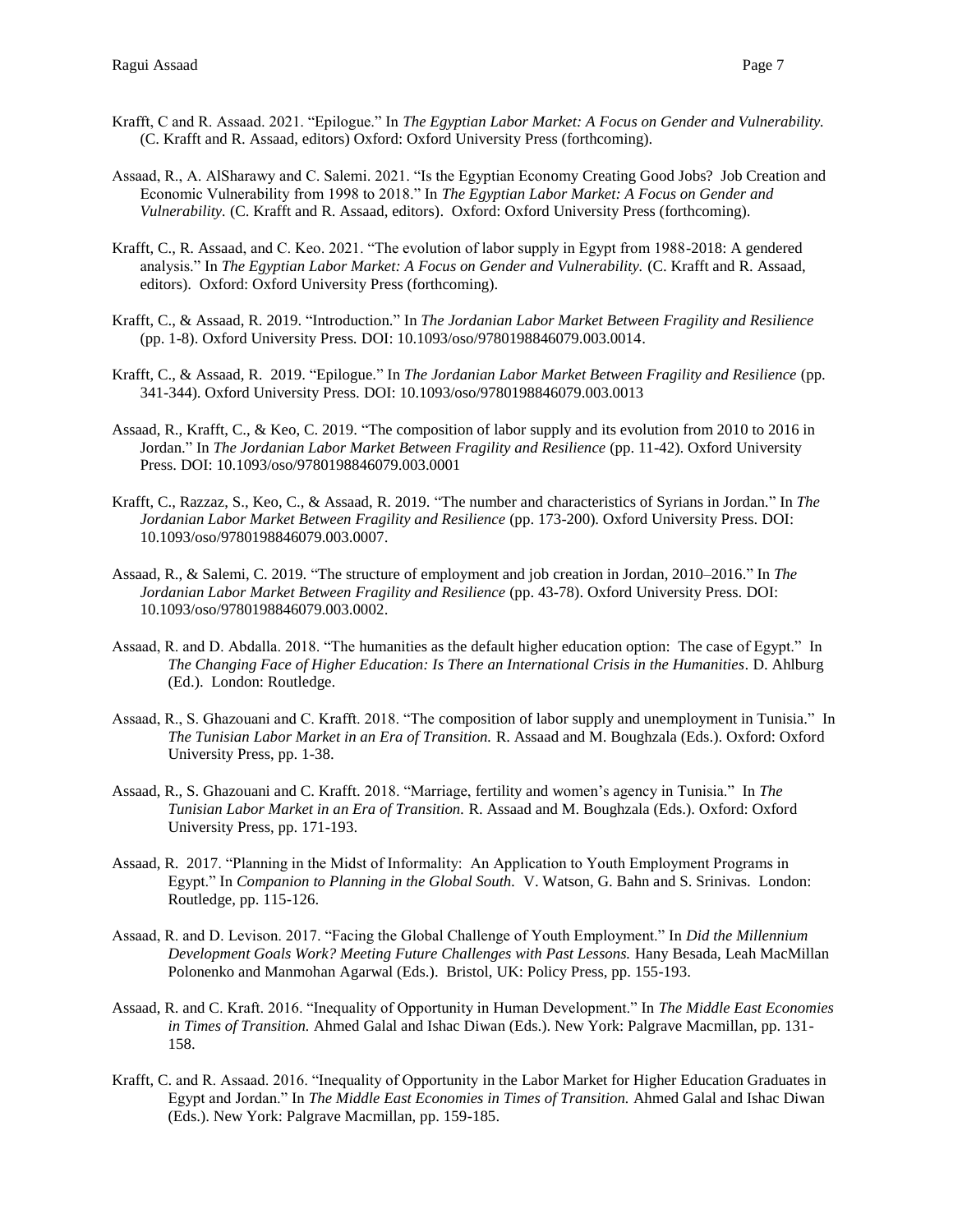- Assaad, R. and C. Krafft 2015. "The economics of marriage in North Africa: A unifying theoretical framework." In *The Oxford Handbook of Africa and Economics: Policies and Practices,* Celestin Monga and Justin Yifu Lin (Eds.). Oxford: Oxford University Press. DOI:10.1093/oxfordhb/9780199687107.013.033
- Assaad, R. and C. Krafft 2015. "An empirical analysis of the economics of marriage in Egypt, Morocco and Tunisia." In *The Oxford Handbook of Africa and Economics: Policies and Practices,* Celestin Monga and Justin Yifu Lin (Eds.). Oxford: Oxford University Press. DOI: 10.1093/oxfordhb/9780199687107.013.54
- Assaad, R. and C. Krafft. 2015. "The Evolution of Labor Supply and Unemployment in the Egyptian Economy: 1988-2012." In *The Egyptian Labor Market in an Era of Revolution.* R. Assaad and C. Krafft (Eds.). Oxford: Oxford University Press, pp.1-26.
- Assaad, R. and C. Krafft. 2015. "The Structure and Evolution of Employment in Egypt: 1998-2012." In *The Egyptian Labor Market in an Era of Revolution.* R. Assaad and C. Krafft (Eds.). Oxford: Oxford University Press, pp. 27-51.
- Assaad, R. 2014. "The Structure and Evolution of Employment in Jordan." In The Jordanian Labour Market in the New Millennium. R. Assaad (Ed.) Oxford: Oxford University Press, pp. 1-38.
- Assaad, R., R. Hendy and C. Yassine. 2014. "Gender and the Jordanian Labor Market." In *The Jordanian Labour Market in the New Millennium.* R. Assaad (Ed.) Oxford: Oxford University Press, pp. 105-143.
- Roushdy, R., R. Assaad, and A. Rashed. 2014. "International Migration, Remittances, and Household Poverty Status in Egypt." In *Econometric Methods and Their Applications in Finance, Macro and Related Fields.* K. Hadri and W. Mikhail (Eds.) Singapore: World Scientific Publishing Co., pp. 353-392.
- Assaad, R. 2012. "Al-Musawah lil-Jami'? Siyasat Majaniyet Al-ta'leem al-'ali al'aam takhloq 'adam takafu' alforas" (Equality for All? Free Public Higher Education Policies lead to Inequality of Opportunity). In *Alta'leem Al-'ali fi Masr: hal to'adi al-majaniya ila takafu' al-foras (Higher Education in Egypt: Does Free Education Lead to Equality of Opportunity),* Asmaa El-Badawy (Ed.). Cairo: Population Council, pp. 83- 100. [Arabic]
- Krafft. C., A. Elbadawy, R. Assaad. 2012. "Al iltihaq bil takhasosaat al mukhtalifa: wajh akhar li'adam takafu' alforas" (Access to Different Specializations: Another Face of Inequality of Opportunity). In *Al-ta'leem Al- 'ali fi Masr: hal to'adi al-majaniya ila takafu' al-foras (Higher Education in Egypt: Does Free Education Lead to Equality of Opportunity),* Asmaa El-Badawy (Ed.). Cairo: Population Council, pp. 101-134. [Arabic].
- Krafft, C. and R. Assaad. 2012. "Al-khatema wal-islahat al-muwasa biha." (Conclusion and Proposed Reforms). In *Al-ta'leem Al-'ali fi Masr: hal to'adi al-majaniya ila takafu' al-foras (Higher Education in Egypt: Does Free Education Lead to Equality of Opportunity),* Asmaa El-Badawy (Ed.). Cairo: Population Council, pp. 191-198. [Arabic].
- Assaad, R., D. Levison and H. Dang. 2010. "How much work is too much? Effect of child work hours on schooling—The case of Egypt." In Randall Akee, Eric Edmonds and Konstantinos Tatsiramos (Eds.), *Research in Labor Economics Vol. 31: Child Labor and the Transition between School and Work*, pp. 53- 97. United Kingdom: Emerald Group Publishing Limited.
- Assaad, R. 2010. "Human Development and the Labor Markets" In H. Handoussa (Eds.), *Egypt Human Development Report 2010: Youth in Egypt, Building our Future,* pp. 147-162. Cairo: United Nations Development Programme. [This report won the UNDP's global 2013 Human Development Report Award for Excellence.]
- Assaad, R. 2010. "The Contemporary Labor Market in Egypt: Formal and Informal Institutions in the Construction Sector." In Farhad Daftary, Elizabeth Fernea and Azim Nanji (Eds.), *Living in Historic Cairo,* pp. 192-206*.*  Washington DC: Azimuth Editions in association with the Institute of Ismaili Studies and University of Washington Press.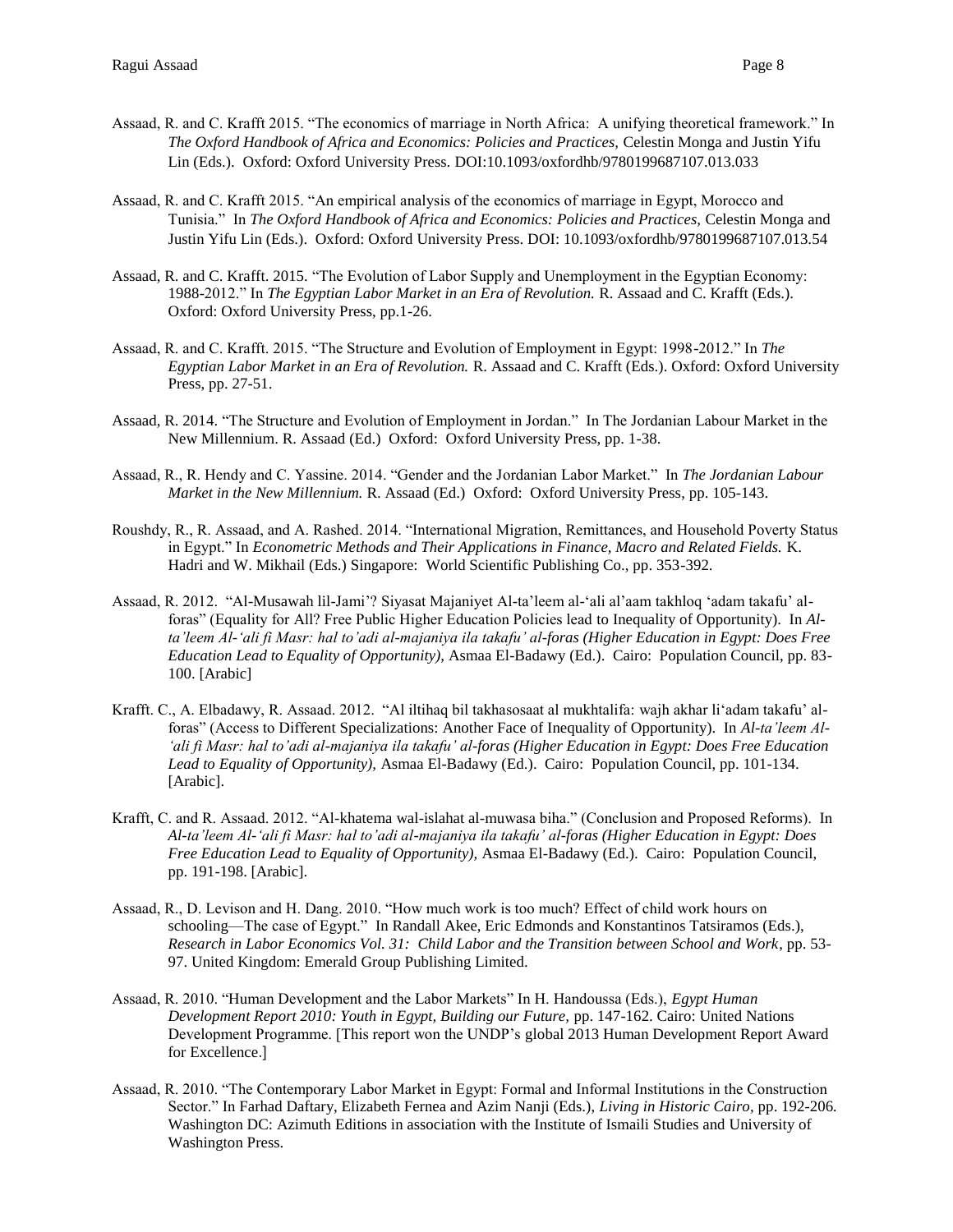- Assaad, R., and G. Barsoum. 2009. "Rising Expectations and Diminishing Opportunities for Egypt's Young." In Navtej Dhillon and Tarik Yousef (Eds.), *Generations in Waiting: The Unfulfilled Promise of Young People in the Middle East,"* pp. 67-94. Washington D.C.: Brookings Institution Press.
- Assaad, R., G. Barsoum, E. Cupito and D. Egel. 2009. "Addressing Yemen's Twin Deficits: Human Development and Natural Resources." In Navtej Dhillon and Tarik Yousef (Eds.), *Generations in Waiting: The Unfulfilled Promise of Young People in the Middle East,"* pp. 211-239. Washington D.C.: Brookings Institution Press.
- Assaad, R. 2009. "Labor Supply, Employment and Unemployment in the Egyptian Economy, 1988-2006. In Ragui Assaad (Ed.), *The Egyptian Labor Market Revisited,* pp. 1-52. Cairo: American University in Cairo Press.
- Assaad, R. and F. El-Hamidi. 2009. "Women in the Egyptian Labor Market: An Analysis of Developments, 1988- 2006." In Ragui Assaad (Ed.), *The Egyptian Labor Market Revisited,* pp. 219-257*.* Cairo: American University in Cairo Press.
- Assaad, R. and R. Roushdy. 2009. "An Analysis of Sample Attrition in the Egypt Labor Market Panel Survey 2006." In Ragui Assaad (Ed.), *The Egyptian Labor Market Revisited*, pp. 303-315*.* Cairo: American University in Cairo Press.
- Assaad, R. 2008. "Unemployment and Youth Insertion in the Labor Market in Egypt." In Hanaa Kheir-El-Din (Ed.)*, The Egyptian Economy, Current Challenges and Future Prospects,* pp.133-178*.* An Egyptian Center for Economic Studies Publication. Cairo: The American University in Cairo Press.
- Assaad, R. 2007. "Institutions, Household decisions and economic growth in Egypt." In Hashem Pesaran and Jeffrey Nugent (Eds.), Explaining Growth in the Middle East, pp. 385-411. Amsterdam: North Holland Elsevier.
- Assaad, Ragui. 2005. "Informalization and Defeminization: Explaining the Unusual Pattern in Egypt." In Neema Kudva and Lourdes Beneria (Eds.), *Rethinking Informalization: Precarious Jobs, Poverty and Social Protection.* Ithaca, NY: Internet-First University Press. Available at D-Space Repository at Cornell University. <http://hdl.handle.net/1813/3716>
- Assaad, R. 2004. Primary author of Chapter Five "Labor and Human Resources Development." In Samir Radwan and Jean-Louis Reiffers (Coordinators), *Egypt Country Profile: The Road Ahead for Egypt,* pp. 143-179*.* Cairo, Egypt: Economic Research Forum for the Arab Countries Iran and Turkey.
- Assaad, R. 2003. "Gender and Employment in Adjusting Countries: Egypt in a Comparative Perspective." In Eleanor Doumato and Marsha Pripstein Posusney (Eds.), *Women and Globalization in the Arab Middle East: Gender Dynamics in Transition*, pp. 119-141. Boulder: Lynne Rienner.
- Assaad, R. and S. Zouari, 2003. "Estimating the Impact of Marriage and Fertility on the Female Labor Force Participation when Decisions are Interrelated: Evidence from Urban Morocco," Topics in Middle Eastern and North African Economies, electronic journal, Ed. E. M. Cinar, Volume 5, Middle East Economic Association and Loyola University Chicago, September, 2003. http://www.luc.edu/publications/academic/
- Assaad, R. 2002. "Introduction." In Ragui Assaad (Ed.), *The Egyptian Labor Market in an Era of Reform*, pp. xixv. Cairo: American University in Cairo Press.
- Assaad, R. 2002. "The Transformation of the Egyptian Labor Market: 1988-1998." In Ragui Assaad (Ed.), *The Egyptian Labor Market in an Era of Reform*, pp. 3-64. Cairo: American University in Cairo Press.
- Assaad, Ragui and Fatma El-Hamidi. 2002. "Female Labor Supply in Egypt: Participation and Hours of Work." In Ismail Sirageldin (Ed.), *Human Capital: Population Economics in The Middle East*, pp. 210-230. Cairo: American University in Cairo Press.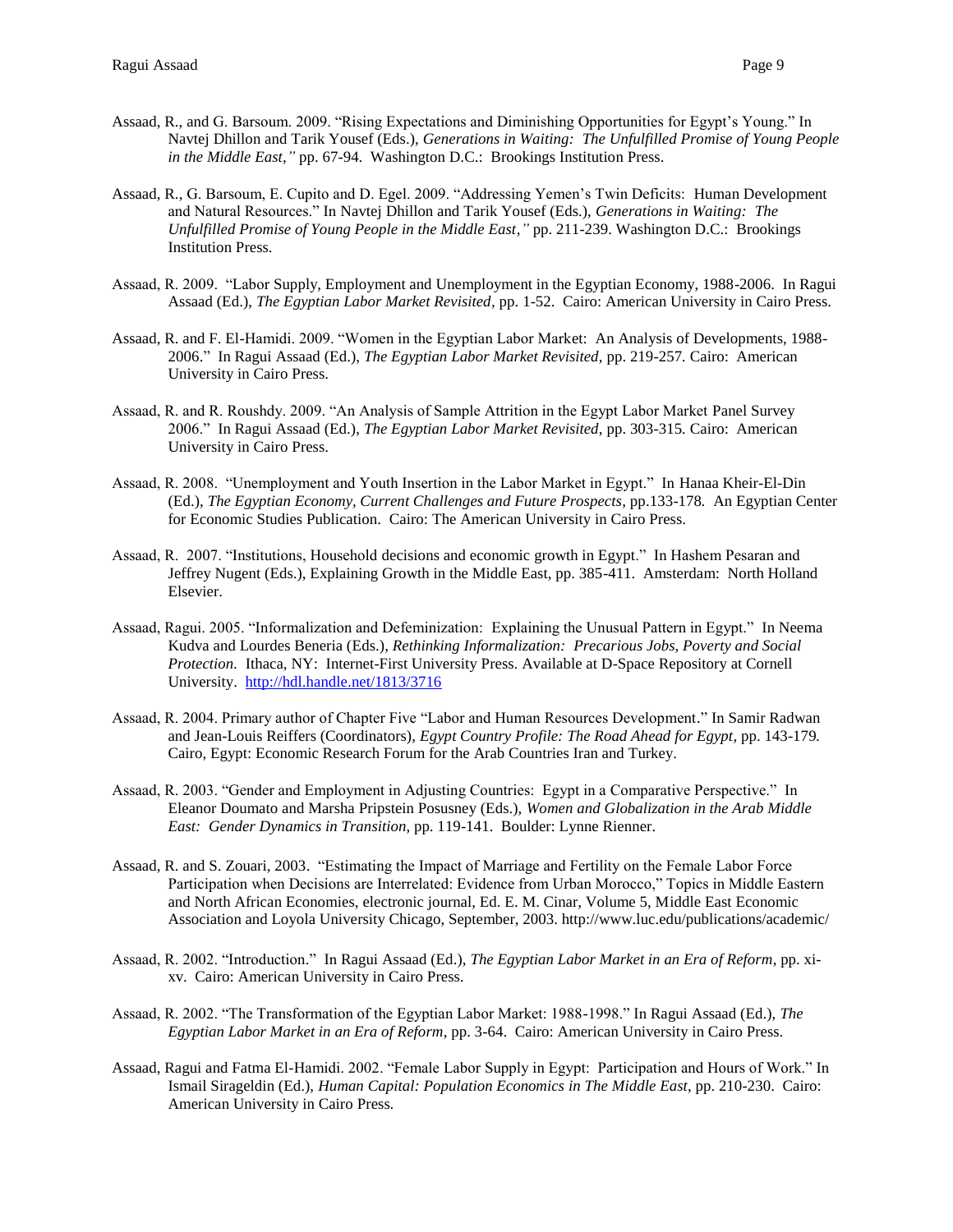- Assaad R. and F. El-Hamidi. 2001. "Is All Work the Same? A Comparison of the Determinants of Female Participation and Hours of Work in Various Employment States in Egypt." In Mine Cinar (Ed.), *The Economics of Women and Work in the Middle East and North Africa. Research in Middle East Economics,* Vol. 4. Greenwich, Conn.: JAI Press.
- Shaban, Radwan, Ragui Assaad, and Sulayman Al-Qudsi. 2001. "Employment Experience in the Middle East and North Africa." In Djavad Salehi-Isfahani (Ed.), *Labor and Human Capital in the Middle East*, pp. 21-67. Reading, UK: Ithaca Press.
- Assaad, Ragui and Insan Tunali. 2001. "Wage Formation in the Construction Sector in Egypt." In Djavad Salehi-Isfahani (Ed.), *Labor and Human Capital in the Middle East*, pp. 295-337. Reading, UK: Ithaca Press.
- Assaad, Ragui. 2001. "An Analysis of Compensation Programmes for Redundant Workers in Egyptian Public Enterprises." In Merih Celasun (Ed.), *State-Owned Enterprises in the Middle East and North Africa*, pp. 149-188*.* London: Routledge.
- Assaad, R. 1996. "Structural Adjustment and Labor Market Reform in Egypt." In H. Hopfinger (Ed.), *Economic Liberalization and Privatization in Socialist Arab Countries: Algeria, Egypt, Syria and Yemen as Examples.* Stuttgart: Justus Perthes Verlag Gotha.
- Assaad, R. and S. Commander. 1994. "Egypt." In S. Horton, R. Kanbur, and D. Mazumdar (Eds.), *Labor Markets in an Era of Adjustment, Volume 2: Case Studies*. Washington D.C.: The World Bank.
- Assaad, R. 1991. "The Structure of the Egyptian Construction Labor Market and its Development since the mid 1970's." In H. Handoussa and G. Potter (Eds.), *Cairo Labour Absorption and Structural Adjustment: Egypt in the 90's*. Cairo: American University in Cairo Press.
- Assaad, R. 1991. "Labor Under-utilization and Segmented Labor Markets: The Case of Egypt." In Salwa Soliman (Ed.), *Unemployment in Egypt: Proceedings of the First Annual Conference of the Economics Department 1989*. Cairo: Faculty of Economics and Political Science, Cairo University.

### **Policy Briefs:**

- Assaad, R., C. Krafft and D. Rolando. 2021. "Rent liberalization decreased age at marriage in Egypt." N-IUSSP, October 18, 2021. https://www.niussp.org/family-and-households/rent-liberalization-decreased-age-atmarriage-in-egypt/.
- Krafft, C., R. Assaad, M.A. Marouani. 2021 "The Impact of COVID-19 on Middle Eastern and North African Labor Markets: A Focus on Micro, Small, and Medium Enterprises." Policy Brief No. 60. Economic Research Forum. Cairo, Egypt. [https://erf.org.eg/publications/the-impact-of-covid-19-on-middle-eastern-and-north](https://erf.org.eg/publications/the-impact-of-covid-19-on-middle-eastern-and-north-african-labor-markets-a-focus-on-micro-small-and-medium-enterprises/)[african-labor-markets-a-focus-on-micro-small-and-medium-enterprises/](https://erf.org.eg/publications/the-impact-of-covid-19-on-middle-eastern-and-north-african-labor-markets-a-focus-on-micro-small-and-medium-enterprises/)
- Krafft, C., R. Assaad, and M.A. Marouani. 2021. "The Impact of COVID-19 on Middle Eastern and North African Labor Markets: Glimmers of Progress but Persistent Problems for Vulnerable Workers a Year into the Pandemic." Policy Brief No. 57. Economic Research Forum, Cairo, Egypt. [https://erf.org.eg/publications/the-impact-of-covid-19-on-middle-eastern-and-north-african-labor-markets](https://erf.org.eg/publications/the-impact-of-covid-19-on-middle-eastern-and-north-african-labor-markets-glimmers-of-progress-but-persistent-problems-for-vulnerable-workers-a-year-into-the-pandemic/?tab=undefined&c=undefined)[glimmers-of-progress-but-persistent-problems-for-vulnerable-workers-a-year-into-the](https://erf.org.eg/publications/the-impact-of-covid-19-on-middle-eastern-and-north-african-labor-markets-glimmers-of-progress-but-persistent-problems-for-vulnerable-workers-a-year-into-the-pandemic/?tab=undefined&c=undefined)[pandemic/?tab=undefined&c=undefined](https://erf.org.eg/publications/the-impact-of-covid-19-on-middle-eastern-and-north-african-labor-markets-glimmers-of-progress-but-persistent-problems-for-vulnerable-workers-a-year-into-the-pandemic/?tab=undefined&c=undefined)
- Krafft, C., R. Assaad, and M.A. Marouani. 2021. "The Impact of COVID-19 on Middle Eastern and North African Labor Markets: Vulnerable Workers, Small Entrepreneurs, and Farmers Bar the Brunt of the Pandemic in Morocco and Tunisia." Policy Brief No. 55. Economic Research Forum, Cairo, Egypt. [https://erf.org.eg/publications/the-impact-of-covid-19-on-middle-eastern-and-north-african-labor](https://erf.org.eg/publications/the-impact-of-covid-19-on-middle-eastern-and-north-african-labor-markets/?tab=undefined&c=undefined)[markets/?tab=undefined&c=undefined](https://erf.org.eg/publications/the-impact-of-covid-19-on-middle-eastern-and-north-african-labor-markets/?tab=undefined&c=undefined)
- Assaad, R., M. Sieverding, R. Ramadan, M. Hisham. 2020. The care economy in the Arab States: Towards recognizing, reducing and redistributing unpaid care work. Policy Brief No. 1. Cairo: UN Women, Arab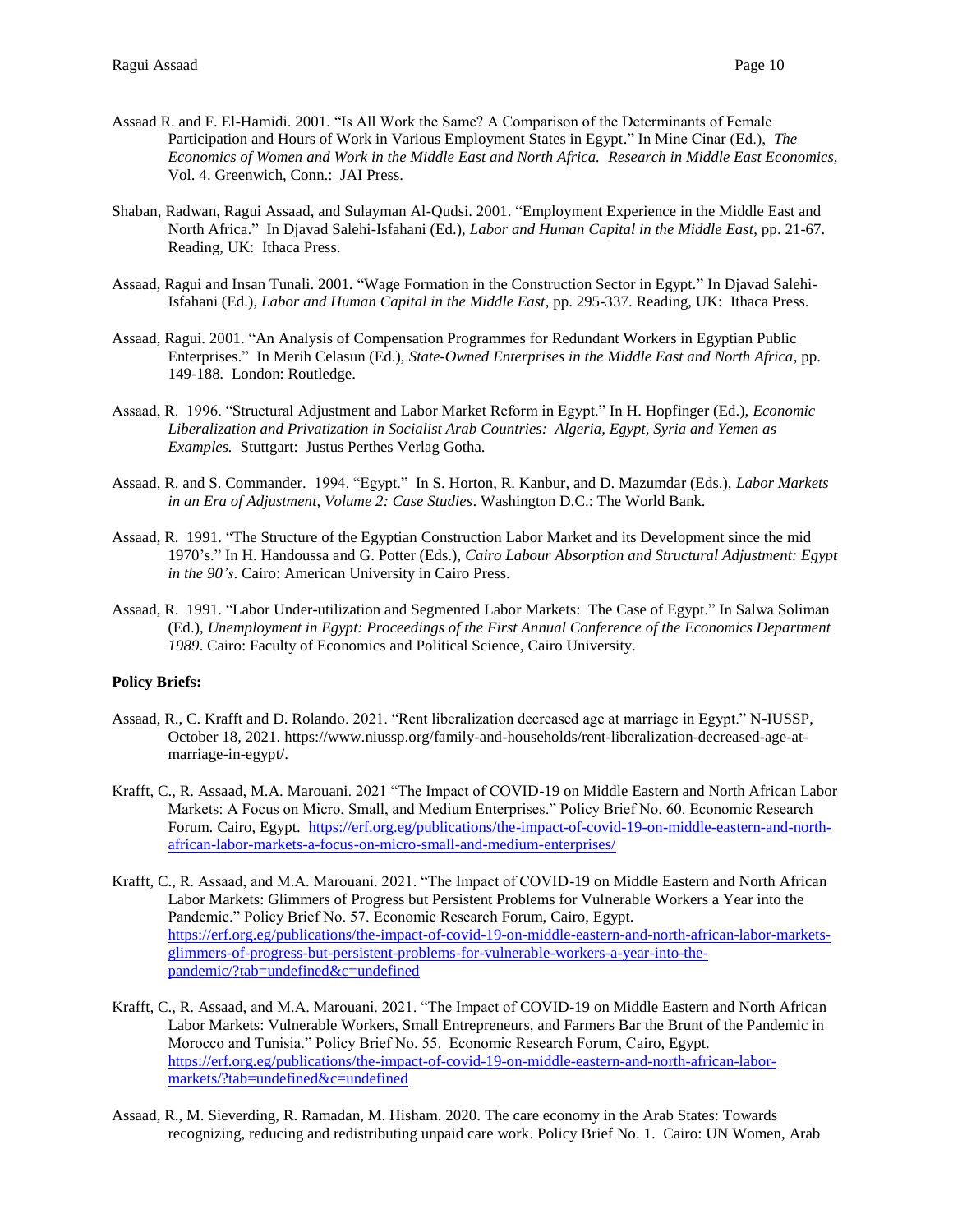States. [https://www2.unwomen.org/-](https://www2.unwomen.org/-/media/field%20office%20arab%20states/attachments/publications/2020/12/english_policybrief_arab%20states.pdf?la=en&vs=2554)

[/media/field%20office%20arab%20states/attachments/publications/2020/12/english\\_policybrief\\_arab%20st](https://www2.unwomen.org/-/media/field%20office%20arab%20states/attachments/publications/2020/12/english_policybrief_arab%20states.pdf?la=en&vs=2554) [ates.pdf?la=en&vs=2554](https://www2.unwomen.org/-/media/field%20office%20arab%20states/attachments/publications/2020/12/english_policybrief_arab%20states.pdf?la=en&vs=2554)

- Assaad, R. 2019. "Is [the Egyptian economy creating good jobs? A review of the evolution of the quantity and](http://erf.org.eg/publications/is-the-egyptian-economy-creating-good-jobs-a-review-of-the-evolution-of-the-quantity-and-quality-of-employment-in-egypt-from-1998-to-2018/)  [quality of employment in Egypt from 1998 to 2018.](http://erf.org.eg/publications/is-the-egyptian-economy-creating-good-jobs-a-review-of-the-evolution-of-the-quantity-and-quality-of-employment-in-egypt-from-1998-to-2018/)" Policy Brief No. 54. Economic Research Forum, Cairo, Egypt. [http://erf.org.eg/publications/is-the-egyptian-economy-creating-good-jobs-a-review-of-the](http://erf.org.eg/publications/is-the-egyptian-economy-creating-good-jobs-a-review-of-the-evolution-of-the-quantity-and-quality-of-employment-in-egypt-from-1998-to-2018/)[evolution-of-the-quantity-and-quality-of-employment-in-egypt-from-1998-to-2018/](http://erf.org.eg/publications/is-the-egyptian-economy-creating-good-jobs-a-review-of-the-evolution-of-the-quantity-and-quality-of-employment-in-egypt-from-1998-to-2018/)
- Assaad, R. 2018. 'The Impact of the Syrian Refugee Influx on the Education and Housing Outcomes of Jordanians.' *[ERF Policy Perspective No. 3](https://erf.org.eg/publications/promoting-successful-transitions-to-employment-for-egyptian-youth/)3.* Economic Research Forum, Cairo, Egypt. [https://erf.org.eg/publications/the-impact-of-the-syrian-refugee-influx-on-the-education-and-housing](https://erf.org.eg/publications/the-impact-of-the-syrian-refugee-influx-on-the-education-and-housing-outcomes-of-jordanians/)[outcomes-of-jordanians/](https://erf.org.eg/publications/the-impact-of-the-syrian-refugee-influx-on-the-education-and-housing-outcomes-of-jordanians/)
- Krafft, C., and R. Assaad 2015. 'Promoting Successful Transitions to Employment for Egyptian Youth', *[ERF Policy](https://erf.org.eg/publications/promoting-successful-transitions-to-employment-for-egyptian-youth/)  [Perspective No. 15.](https://erf.org.eg/publications/promoting-successful-transitions-to-employment-for-egyptian-youth/)* Economic Research Forum, Cairo, Egypt. [https://erf.org.eg/publications/promoting](https://erf.org.eg/publications/promoting-successful-transitions-to-employment-for-egyptian-youth/)[successful-transitions-to-employment-for-egyptian-youth/](https://erf.org.eg/publications/promoting-successful-transitions-to-employment-for-egyptian-youth/)
- Assaad, R. 2014. "Women's Participation in Paid Employment in Egypt is a Matter of Policy not Simply Ideology." Policy Brief 022. Egypt Network for Integrated Development.
- Krafft, C. and R. Assaad. 2014. "Why the Unemployment Rate is a Misleading Indicator of Labor Market Health in Egypt." *Policy Perspective No.14.* Economic Research Forum, Cairo, Egypt.
- Krafft, C. and R. Assaad. 2014. "Beware of the Echo: The Impending Return of Demographic Pressures in Egypt." *Policy Perspective No.12.* Economic Research Forum, Cairo, Egypt.
- Assaad, R. 2010. "Equality for All? Egypt's Free Public Higher Education Policy Breeds Inequality of Opportunity." *Policy Perspective No.2.* Economic Research Forum, Cairo, Egypt.
- Assaad, R. 2010. "The Impact of Migration on Those Left Behind: Evidence from Egypt." *Viewpoints: Migration and The Mashreq*, pp. 36-38. Middle East Institute. Washington DC.
- Assaad, R. and M. Ramadan. 2008. "Did Housing Policy Reforms Curb the Delay in Marriage Among Young Men in Egypt." *Middle East Policy Initiative Policy Outlook*. The Wolfensohn Center for Development at Brookings and the Dubai School of Government.
- Assaad, R. and F. Roudi-Fahimi. 2007. "Youth in the Middle East and North Africa: Demographic Opportunity or Challenge?" *MENA Policy Brief*. Population Reference Bureau (PRB).

# **Research and Policy Reports:**

- Assaad, R., C. Krafft, and M. Sieverding. 2021. Youth Transitions to Adulthood in Jordan: High Aspiration, Challenging Realities. Amman: UNICEF.
- Assaad, R. and M.A. Marouani. 2021. "Economic growth and labour market outcomes in North Africa: An overview of developments in Algeria, Egypt, Sudan and Tunisia since 2000." In *Regional Report on Jobs and Growth in North Africa 2020.* Cairo: International Labor Organization. [https://www.ilo.org/wcmsp5/groups/public/---africa/---ro-abidjan/---sro](https://www.ilo.org/wcmsp5/groups/public/---africa/---ro-abidjan/---sro-cairo/documents/publication/wcms_809435.pdf)[cairo/documents/publication/wcms\\_809435.pdf.](https://www.ilo.org/wcmsp5/groups/public/---africa/---ro-abidjan/---sro-cairo/documents/publication/wcms_809435.pdf)

Sieverding, M., M. Hesham, R. Ramadan, and R. Assaad. 2020. "The Care economy in the Arab States." In *The Role of the Care Economy in Promoting Gender Equality: Progress of Women in the Arab States.* Cairo: UN Women, Arab States. [https://www2.unwomen.org/-](https://www2.unwomen.org/-/media/field%20office%20arab%20states/attachments/2021/01/unw_erf_report_final_8%20december.pdf?la=en&vs=1828) [/media/field%20office%20arab%20states/attachments/2021/01/unw\\_erf\\_report\\_final\\_8%20december.pdf?la=e](https://www2.unwomen.org/-/media/field%20office%20arab%20states/attachments/2021/01/unw_erf_report_final_8%20december.pdf?la=en&vs=1828) [n&vs=1828](https://www2.unwomen.org/-/media/field%20office%20arab%20states/attachments/2021/01/unw_erf_report_final_8%20december.pdf?la=en&vs=1828)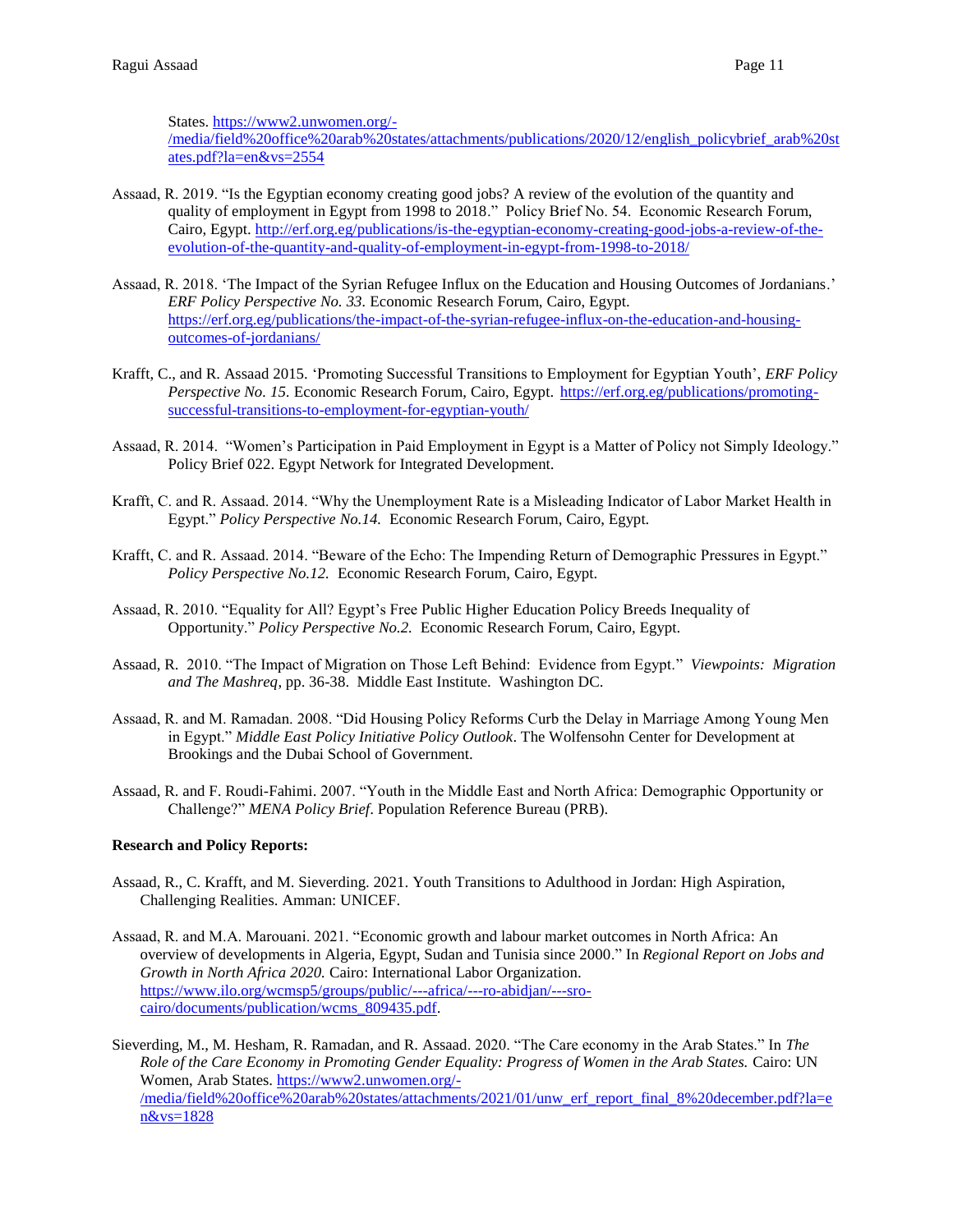- Assaad, R. 2019. "Moving beyond he unemployment rate: Alternative measures of labour market outcomes to advance the decent work agenda in North Africa." Project Approach Paper. ERF-ILO Programme on Jobs and Growth in North Africa. Cairo: Economic Research Forum. [https://erf.org.eg/publications/moving-beyond-the](https://erf.org.eg/publications/moving-beyond-the-unemployment-rate-alternative-measures-of-labour-market-outcomes-to-advance-the-decent-work-agenda-in-north-africa/)[unemployment-rate-alternative-measures-of-labour-market-outcomes-to-advance-the-decent-work-agenda-in](https://erf.org.eg/publications/moving-beyond-the-unemployment-rate-alternative-measures-of-labour-market-outcomes-to-advance-the-decent-work-agenda-in-north-africa/)[north-africa/](https://erf.org.eg/publications/moving-beyond-the-unemployment-rate-alternative-measures-of-labour-market-outcomes-to-advance-the-decent-work-agenda-in-north-africa/)
- Assaad, R. A., Krafft, C., Rahman, K. W.\*, & Selwaness, I. 2019. Job Creation in Egypt: A Sectoral and Geographical Analysis Focusing on Private Establishments, 1996-2017. Cairo: Economic Research Forum. [http://erf.org.eg/publications/job-creation-in-egypt-a-sectoral-and-geographical-analysis-focusing-on-private](http://erf.org.eg/publications/job-creation-in-egypt-a-sectoral-and-geographical-analysis-focusing-on-private-establishments-1996-2017-2/)[establishments-1996-2017-2/](http://erf.org.eg/publications/job-creation-in-egypt-a-sectoral-and-geographical-analysis-focusing-on-private-establishments-1996-2017-2/)[Policy-Paper-December-2019-1.pdf](https://www.digitalmeasures.com/login/umn/faculty/survey/ui/showFile?file=YXNzYWFkL2ludGVsbGNvbnQvUG9saWN5LVBhcGVyLURlY2VtYmVyLTIwMTktMS5wZGY%3D&surId=15018559&nodeId=937449&sdId=97048083&sdSurId=15018559&rptId=20175&sgntr=oXIdM9HnDFjUvGGpF0t%2FFlA4qNg%3D)
- Kabeer, N., Deshpande, A., & Assaad, R. A. 2019. Women's access to market opportunities in South Asia and the Middle East & North Africa. London: London School of Economics and Political Science. . <http://eprints.lse.ac.uk/102946/>
- Assaad, R. and M. Ramadan. 2010. "Appendix C: The Design of the Survey of Young People in Egypt (SYPE) Sample and the Calculation of the Sampling Weights." *Survey of Young People in Egypt: Final Report*. The Population Council, West Asia and North Africa Region. December, 2010.
- Assaad, R. and M. Amer. 2008. *Labor Market Conditions in Jordan, 1995-2006: An Analysis of Microdata Sources.* Al Manar, Your Path for Tomorrow.

Assaad, R. and R. Roushdy. 2007. Contributed Chapter 4 "Labor Market Trends and Living Standards in Egypt" of the World Bank Document *Arab Republic of Egypt – Poverty Assessment Update* Vol. 1, pp. 69-91.

- Brady, M., R. Assaad, B. Ibrahim, A. Salem, R. Salem and N. Zibani. 2007. *Providing New Opportunities to*  Adolescent Girls in Socially Conservative Settings: The Ishraq Program in Rural Upper Egypt. Population Council.
- Primary author of Chapter Five "Labor and Human Resources Development" In *Egypt Country Profile: The Road Ahead for Egypt.* Samir Radwan and Jean-Louis Reiffers (Coord's.). Cairo, Egypt: Economic Research Forum for the Arab Countries Iran and Turkey, pp. 143-179, 2004.
- Member of core team of authors for World Bank 2004. *Unlocking the Employment Potential in the Middle East and North Africa: Toward a New Social Contract.* The World Bank, Washington D.C.
- Contributed background materials for World Bank. 2004. *Gender and Development in the Middle East and North Africa: Women in the Public Sphere.* The World Bank, Washington D.C.
- Author of chapter on "Labor Market Institutional Framework" in *Vocational Education and Training/Labor Market Overview in Egypt*, European Training Foundation, 2003.
- Assaad, R. 2002. "Results of the Egypt Labor Market Survey 1998." Volume II. Research Report. Economic Research Forum for the Arab Countries, Iran, and Turkey.
- Assaad, R. 2000. "Comparing Egypt Labor Force Sample Survey 1988 and Egypt Labor Market Survey 1998." Volume I. Reearch Report. Economic Research Forum for the Arab Countries, Iran and Turkey.
- Assaad, R. and M. Rouchdy. 1998. *Poverty and Poverty Alleviation in Strategies in Egypt*. A Report Submitted to the Ford Foundation, January.
- Main Author of World Bank, 1994. *Arab Republic of Egypt: Labor Reform and Structural Adjustment*. Report No. 12054-EGT. Population and Human Resources Division, Middle East and North Africa Region, The World Bank, Washington D.C., October.
- Assaad, R. 1995. *The Structure and Operation of the Construction Labor Market in Egypt.* Final Report. Labour Information Systems Project. Central Agency for Public Mobilization and Statistics, Cairo, Egypt.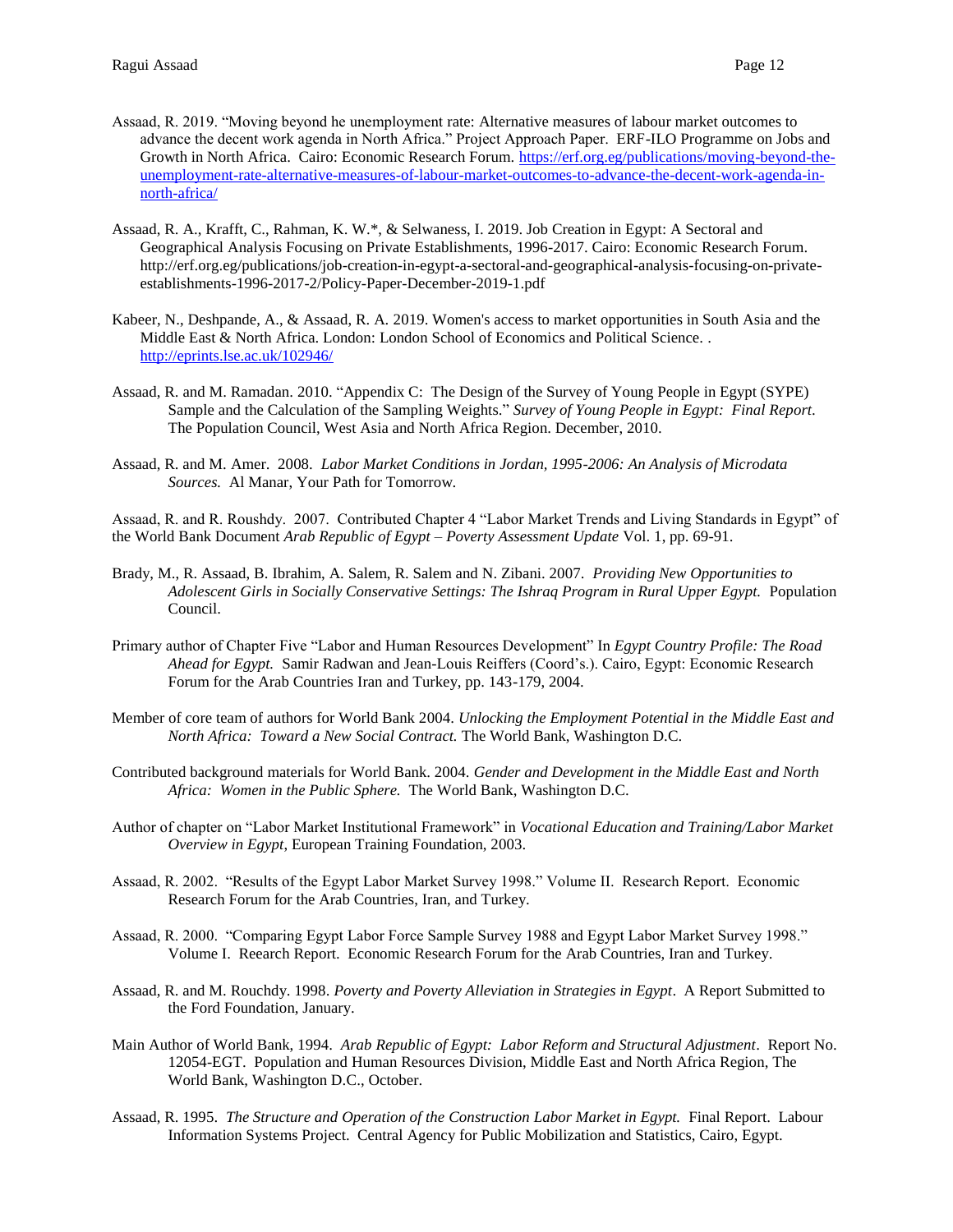## **Book Reviews:**

Assaad, R. 2006. Review of *Arab Political Demography, Volume One: Population Growth and Natalist Policies* by Onn Winckler. *Studies in Family Planning 37*(2): 138-139.

## **Selected Working Papers and Conference Proceedings:**

- Assaad, R. 2020. Prospects for Egypt's population and labor force: 2000-2050. ERF Working Paper No. 1398. Cairo: The Economic Research Forum. [https://erf.org.eg/publications/prospects-for-egypts-population-and](https://erf.org.eg/publications/prospects-for-egypts-population-and-labor-force-2000-to-2050/)[labor-force-2000-to-2050/](https://erf.org.eg/publications/prospects-for-egypts-population-and-labor-force-2000-to-2050/)
- Assaad, R. A., Alsharawy, A., & Salemi, C. 2019. Is the Egyptian economy creating good jobs? Job creation and economic vulnerability from 1998 to 2018 (1354th ed.). Cairo: Economic Research Forum. [http://erf.org.eg/publications/is-the-egyptian-economy-creating-good-jobs-job-creation-and-economic](http://erf.org.eg/publications/is-the-egyptian-economy-creating-good-jobs-job-creation-and-economic-vulnerability-from-1998-to-2018/)[vulnerability-from-1998-to-2018/](http://erf.org.eg/publications/is-the-egyptian-economy-creating-good-jobs-job-creation-and-economic-vulnerability-from-1998-to-2018/)
- Krafft, C., Assaad, R., & Keo, C. 2019. The evolution of labor supply in Egypt from 1988-2018: A gendered analysis (No. 1358). Cairo: Economic Research Forum. [http://erf.org.eg/publications/the-evolution-of-labor](http://erf.org.eg/publications/the-evolution-of-labor-supply-in-egypt-from-1988-2018-a-gendered-analysis/)[supply-in-egypt-from-1988-2018-a-gendered-analysis/](http://erf.org.eg/publications/the-evolution-of-labor-supply-in-egypt-from-1988-2018-a-gendered-analysis/)
- Assaad, R. A., Ginn, T., & Saleh, M. (2019). Impact of Syrian refugees on education outcomes in Jordan (No. 14056). London: Center for Economic Policy Research. [https://papers.ssrn.com/sol3/papers.cfm?abstract\\_id=3474430](https://papers.ssrn.com/sol3/papers.cfm?abstract_id=3474430)
- Assaad, R. A., Krafft, C., & Salemi, C. (2019). Socioeconomic status and the changing nature of school-to-work transitions in Egypt, Jordan, and Tunisia. ERF Working Paper No. 1287. Cairo: Economic Research Forum. <http://erf.org.eg/wp-content/uploads/2019/02/1287.pdf>
- Krafft, C. and R. Assaad. 2018. [Do More Productive Firms Pay Workers More? Evidence from Egypt.](https://erf.org.eg/publications/do-more-productive-firms-pay-workers-more-evidence-from-egypt/) ERF Working Paper No.1222. Economic Research Forum, Cairo, Egypt.
- Assaad, Ragui and Mohamed Ramadan. 2010. Unemployment Trends in Egypt: Demographic and Economic Causes. Proceedings of the Ninth International Conference of the Arab Planning Institute, Cairo, Egypt, March 2010. Arab Planning Institute, Kuwait, pp. 135-166. [ In Arabic].
- Assaad, R., R. Roushdy and A. Rashed 2009. "Measuring and Operationalizing Job Quality in Egypt." The Population Council. Gender and Work in the MENA Region Working Papers Series. Number 1, Cairo. Egypt.
- Roushdy, R. and R. Assaad. 2008. "Job Quality among the Non-Wage Workers in the Agricultural and Non-Agricultural Sectors in Egypt." Economic Research Forum (ERF) Working Paper No. 386. ERF, Cairo, Egypt. [http://www.erf.org.eg/cms.php?id=NEW\\_publication\\_details\\_working\\_papers&publication\\_id=942](http://www.erf.org.eg/cms.php?id=NEW_publication_details_working_papers&publication_id=942)
- Assaad, R and R. Roushdy. 2006. "Poverty and the Labor Market in Egypt: A Review of Developments in the 1998-2006 Period." A paper prepared for the Word Bank as a background paper for the Egypt Poverty Assessment Update.
- Assaad, R., Y. Zhou, and O. Razzaz. 1997. "Why is Informality a Useful Analytical Category for Understanding Social Networks and Institutions?" *MacArthur Consortium Working Papers Series.* The MacArthur Interdisciplinary Program on Peace and International Cooperation. January, 1997.

# **Op-Eds and Editorials:**

Assaad, R. A. 2019. Reinforcing the re-emergence of the "missing middle" in Egypt.. Cairo: Economic Research Forum.<https://theforum.erf.org.eg/2019/12/02/reinforcing-re-emergence-missing-middle-egypt>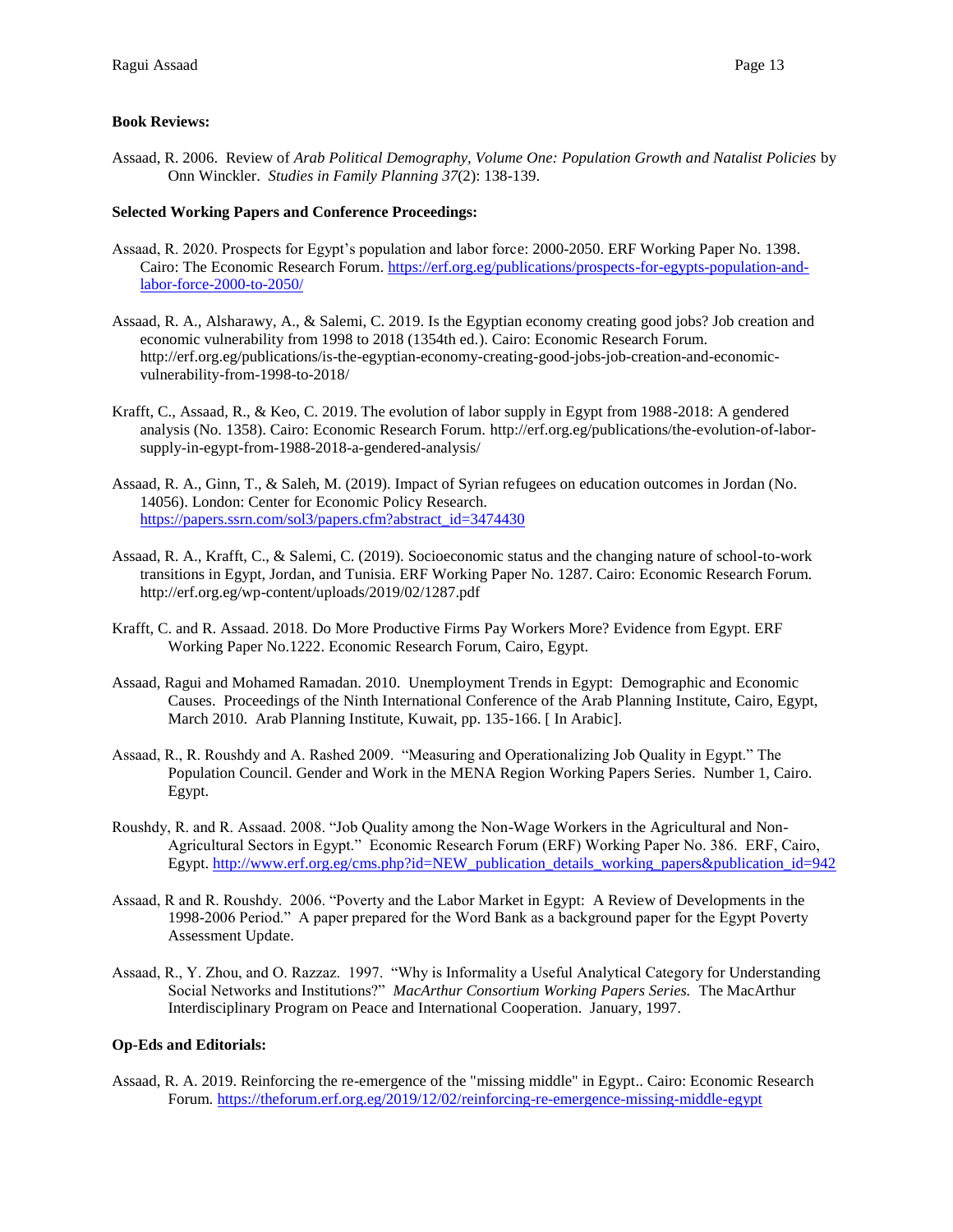- Assaad, R. A. (2019). Egypt's labor market: facts and prospects. Cairo: Economic Research Forum. <https://theforum.erf.org.eg/2019/11/05/egypts-labour-market-facts-prospects/>
- Assaad, R. A. (2019). The Egyptian economy is still not creating good jobs. Cairo: Economic Research Forum. <https://theforum.erf.org.eg/2019/10/21/egyptian-economy-still-not-creating-good-jobs/>
- Krafft, C. and R. Assaad. 2018. "Promoting Better Jobs for Young People in Egypt." The Forum: ERF Policy Portal. Economic Research Forum Cairo, Egypt, January 23rd, 2018. **<https://theforum.erf.org.eg/2018/01/23/promoting-better-jobs-young-people-egypt/>**
- Krafft, C. and R. Assaad. 2017. "Better Measures of the Health of Egypt's Labor Market." The Forum: ERF Policy Portal. December 19, 2017. **<https://theforum.erf.org.eg/subscribe-to-the-forum/>**
- Assaad, R. 2015. "The Future of Work: The Transformation of Work at the Heart of Middle East Unrest." The Pacific Standard. August 8th, 2015. [https://psmag.com/economics/the-future-of-work-the-transformation](https://psmag.com/economics/the-future-of-work-the-transformation-of-work-at-the-heart-of-middle-east-unrest)[of-work-at-the-heart-of-middle-east-unrest](https://psmag.com/economics/the-future-of-work-the-transformation-of-work-at-the-heart-of-middle-east-unrest)
- Assaad, R. 2011. "How will Tunisia's Jasmine Revolution Affect the Arab World? *Opinion.* The Brookings Institution. January 24, 2011. **[http://www.brookings.edu/opinions/2011/0124\\_tunisia\\_assaad.aspx](http://www.brookings.edu/opinions/2011/0124_tunisia_assaad.aspx)** [Accessed May 6, 2011].
- Assaad, R. and S. Constant. 2010. "The Paradox of Employment: The Reality Behind Youth Labor Market Statistics in Egypt and the United States." *Opinion.* The Brookings Institution. March 9, 2010. **[http://www.brookings.edu/opinions/2010/0309\\_youth\\_employment\\_assaad.aspx](http://www.brookings.edu/opinions/2010/0309_youth_employment_assaad.aspx)** [Accessed May 6 2011]
- Assaad, R. 2006. "Egypt Labor Market Panel Survey, 2006 (ELMPS): Survey Description." Newsletter of the Economic Research Forum for the Arab Countries, Iran & Turkey (Dec. 2006).
- Assaad, R. 2002. "Labour Pains." *Al-Ahram Weekly*. Issue No. 569: 17-23 January, 2002.
- Assaad, R. 2001. "The Effect of Child Work on School Enrollment in Egypt." *Forum.* Newsletter of the Economic Research Forum for the Arab Countries, Iran & Turkey *8*(2): 15-19. (October 2001).
- Assaad, R. 2001. "U.S. Policy, Not Freedom, Is Core Conflict." Editorial. *The Campus Observer 1*(4): 6 (Monday October 8, 2001).
- Assaad, R. 1995. "Further Thoughts on the Open Exchange of Microdata." Editorial, *Forum*. Newsletter of the Economic Research Forum for the Arab Countries, Iran, & Turkey *2*(2): 34-35.

## **SPONSORED RESEARCH:**

- 2020-` Principal Investigator. Advancing the Decent Work Agenda in North Africa. Economic Research Forum, with funding from the International Labour Organization.
- 2020- Co-Principal Investigator. "Re-imagining social protection in Jordan and Tunisia." Economic Research Forum, with funding from the Ford Foundation.
- 2020- Co-Principal Investigator. "ERF COVID-19 MENA Monitor: Assessing the Impact of the Shock on Livelihoods and Labor Markets in the Middle East and North Africa Region." Economic Research Forum with funding from International Labour Organization, Agence France de Developpement, Foreign Commonwealth and Development Office, UK.
- 2020- 2021 Co-Principal Investigator. "Gender Dimensions of Forced Displacement. Syrian Refugee Girls." Funder by the World Bank.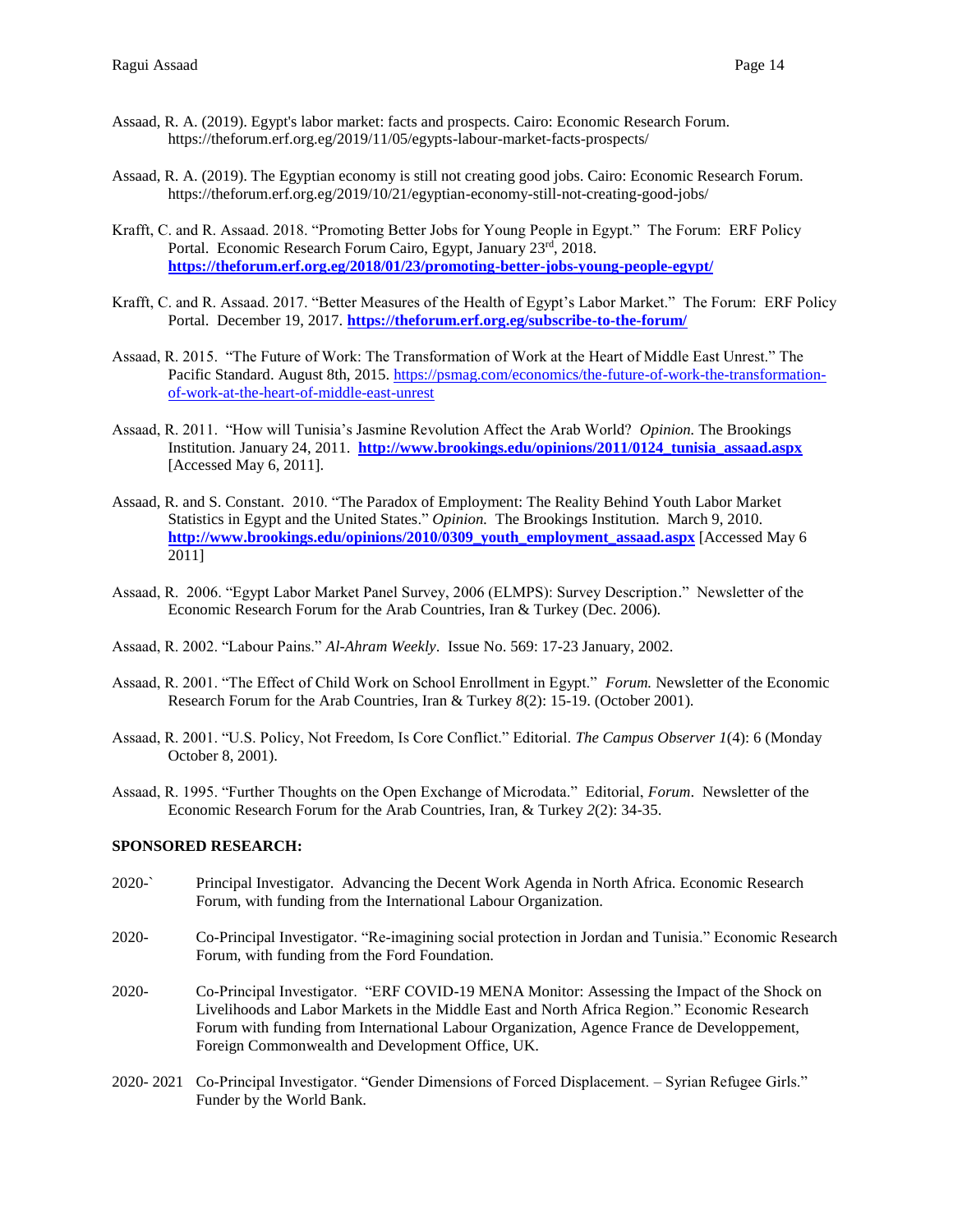|           | 2019-2021 Co-Principal Investigator. "Youth Socio-economic Participation and Aspirations in Jordan." Funded by<br>UNICEF.                                                                       |
|-----------|-------------------------------------------------------------------------------------------------------------------------------------------------------------------------------------------------|
| 2018-     | Co-Principal Investigator. "Sudan Labor Market Panel Survey." Funded by IZA and the World Bank.                                                                                                 |
| 2014-     | Co-Investigator, International Integrated Microdata Series, Minnesota Population Center, funded by<br>the National Science Foundation (PI: Steven Ruggles).                                     |
|           | 2018-2019 Principal Investigator, "Establishing a Research Working Group on Economic Vulnerability in the<br>Arab World." Funded by the Carnegie Corporation of New York.                       |
| 2017-2018 | Principal Investigator, Youth Vulnerability in the Middle East and North Africa, Economic Research<br>Forum, with funding from the Ford Foundation.                                             |
| 2017-2018 | Co-Principal Investigator, Syrian Refugees in Jordan: The Challenge of Sustainable Development,<br>Economic Research Forum, with funding from the British Academy.                              |
| 2017-2019 | Principal Investigator, Egypt Labor Market Panel Survey of 2018, Economic Research Forum with<br>funding from the World Bank, International Labor Organization, Agence France de Developpement. |
| 2015-17   | Principal Investigator, Economics of the Life Course in the Middle East and North Africa, Economic<br><b>Research Forum</b>                                                                     |
| 2014-2016 | Principal Investigator, Labor Market Dynamics in the Middle East and North Africa, Economic<br>Research Forum.                                                                                  |
| 2014-2016 | Principal Investigator, Inequality of Opportunity in the Middle East and North Africa, Economic<br>Research Forum.                                                                              |
| 2013-     | Technical Director, Design and Implementation of Tunisia Labor Market Panel Survey 2014.<br>Economic Research Forum (Budget \$ 250,000).                                                        |
| 2013-     | Consultant, Timing of Marriage and Women's Economic Empowerment in Egypt. NIH Grant R03<br>HD076368-02, submitted through Emory University, School of Public Health (PI: Kathryn Yount).        |
| 2012-2013 | Principle Investigator, Incentives for Better Quality Higher Education in Egypt and Jordan, Economic<br>Research Forum, with funding from the Ford Foundation.                                  |
| 2011-2012 | Principal Investigator and Technical Director, Design and Implementation of Egypt Labor Market<br>Panel Survey 2012. Economic Research Forum.                                                   |
| 2010-2012 | Principal Investigator, Inequality of Opportunity and Inequality of Outcomes in the Arab Region.<br>Economic Research Forum, Regional Initiative on Arab Development.                           |
| 2009-2014 | Co-Principal Investigator, IPUMS International Project, Minnesota Population Center, funded by the<br>National Science Foundation (PI: Steven Ruggles).                                         |
| 2004-2015 | Co-Investigator, Integrated Samples of Eurasian Censuses, Minnesota Population Center, funded by<br>National Institutes of Health (PI: Robert McCaa).                                           |
| 2009-2011 | Principal Investigator and Technical Director; Design and Implementation of Jordan Labor Market<br>Panel Survey of 2010, Economic Research Forum, Cairo, Egypt.                                 |
| 2008-09   | Principal Investigator on a multiple donors grant to the Population Council to conduct a Survey of<br>Young People in Egypt.                                                                    |
|           |                                                                                                                                                                                                 |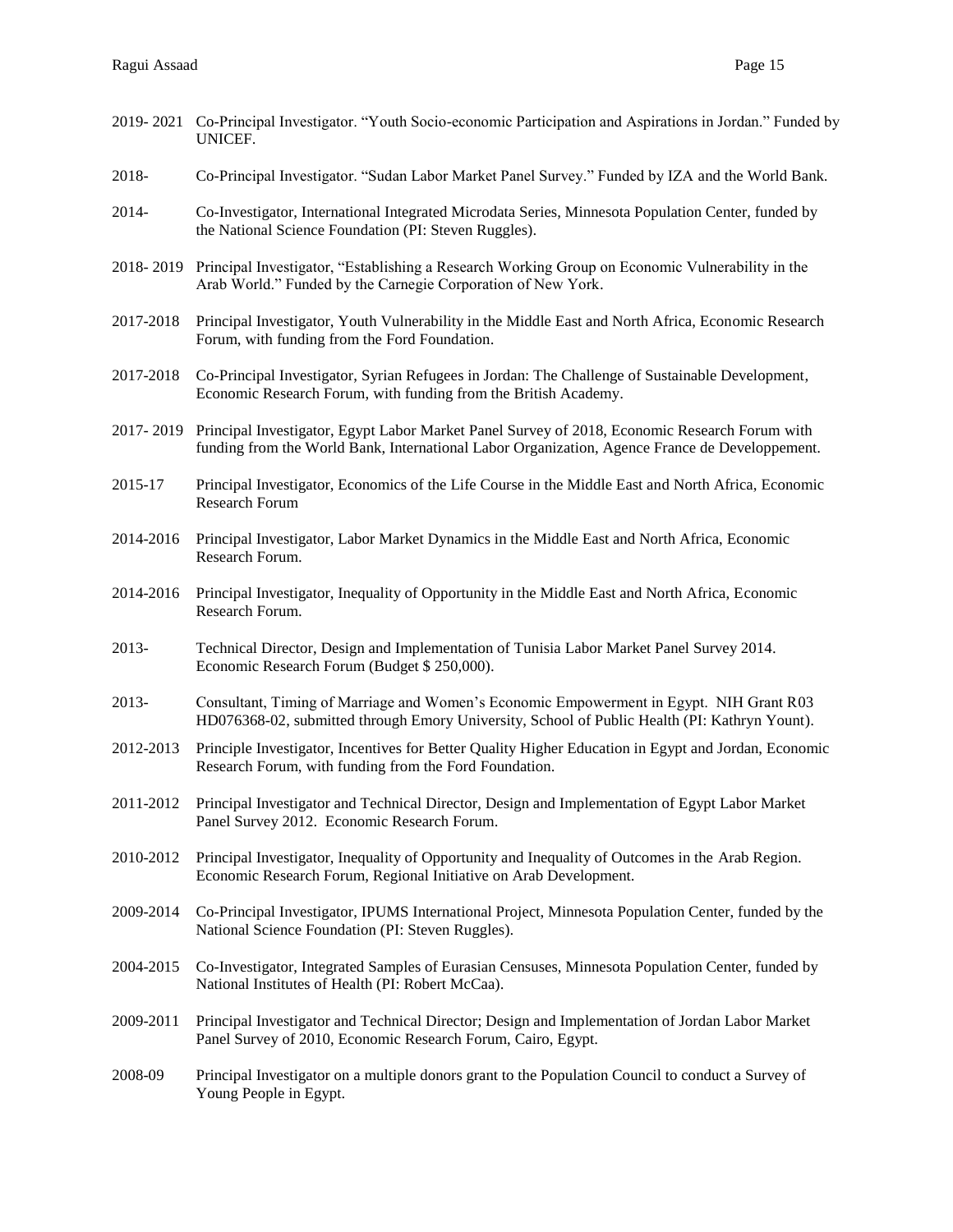| 2008      | Principal Investigator on a grant to the Population Council from the Middle East Youth Initiative of<br>the Wolfensohn Center for Development at Brookings to conduct a study on "Youth Transitions to<br>Adulthood in Egypt."                                                                                                   |
|-----------|----------------------------------------------------------------------------------------------------------------------------------------------------------------------------------------------------------------------------------------------------------------------------------------------------------------------------------|
| 2007-09   | Principal Investigator on a grant to the Population Council from the International Development<br>Research Center (IDRC) to conduct a study on "Poverty, Job Quality and Labor Market Dynamics in<br>the Middle East and North Africa."                                                                                          |
| 2006-08   | Principal Investigator on a grant to the Population Council from The World Bank Group to conduct a<br>study on "Improving Labor Market Analysis in Low-Income Countries."                                                                                                                                                        |
| 2006-07   | Principal Investigator on a grant to the Population Council from UNICEF to evaluate the<br>implementation and possible results of project activities and interventions of UNICEF's FGMAP<br>(Female Genital Mutilation Abandonment Program) initiative from 2003-2006.                                                           |
| 2006-07   | Principal Investigator on a grant to the Population Council from UNDP to evaluate and document<br>the process and the methodology used by the FGM-Free Village Model Project.                                                                                                                                                    |
| 2006-07   | Principal Investigator on a grant to the Population Council from USAID to conduct a study on<br>"Assessing Equality of Access to Education in Egypt.".                                                                                                                                                                           |
| 2006-07   | Principal Investigator on a conslutancy rendered by the Population Council to the National Center for<br>Human Resources Development of Jordan (NCHRD) aiming at enhancing the development and<br>utilization of Jordanian human resources in support of national economic development in a globally<br>competitive environment. |
| 2006      | Principal Investigator on a grant to the Population Council by the World Bank to do a "Poverty<br>Assessment Update for Egypt."                                                                                                                                                                                                  |
| 2005-07   | Principal Investigator on a sub-grant to the Population Council from Save The Children for an<br>intervention and impact study targeting out-of-school-girls in villages in Egypt and providing them<br>with safe spaces to learn, play and grow (Ishraq Project).                                                               |
| 2005-06   | Principal Investigator on a Poverty Mapping Study conducted by the Population Council for the Social<br>Fund for Development (SFD).                                                                                                                                                                                              |
| 2005-07   | Principal Investigator and project director, Egypt Labor Market Panel Survey 2006 (ELMPS 06), a<br>nationally-representative longitudinal survey of 8,400 households. Carried out by the Economic<br>Research Forum, with funding from USAID.                                                                                    |
| 2004-     | Co-investigator, Integrated Public Use Microdata Series (IPUMS- International) project to create an<br>integrated global data base of 150 population censuses from 44 countries, funded by the National<br>Science Foundation.                                                                                                   |
| 2003      | Directed "Egypt Labor Market Pilot Panel Survey" component of "Gender, Work, and Family in the<br>Middle East" project through a subcontract to the Economic Research Forum in Cairo, Egypt.                                                                                                                                     |
| 2001-2004 | Principal Investigator for a three-year research and capacity-building grant to the Minnesota<br>Population Center from the Mellon Foundation on "Gender, work, and Family in the Middle East."                                                                                                                                  |
| 2001-2004 | Co-investigator on a grant from the Economic Research Forum for the Arab Countries, Iran and<br>Turkey to conduct a comparative study of the economic returns to education in Egypt, Iran, Tunisia,<br>and Turkey.                                                                                                               |
| 2001-2002 | Principal investigator on a grant to the University of Minnesota from the Economic Research Forum<br>for the Arab Countries, Iran and Turkey to undertake a study on Structural Adjustment and Gender<br>Gaps in Labor Market Outcomes in Egypt and Turkey.                                                                      |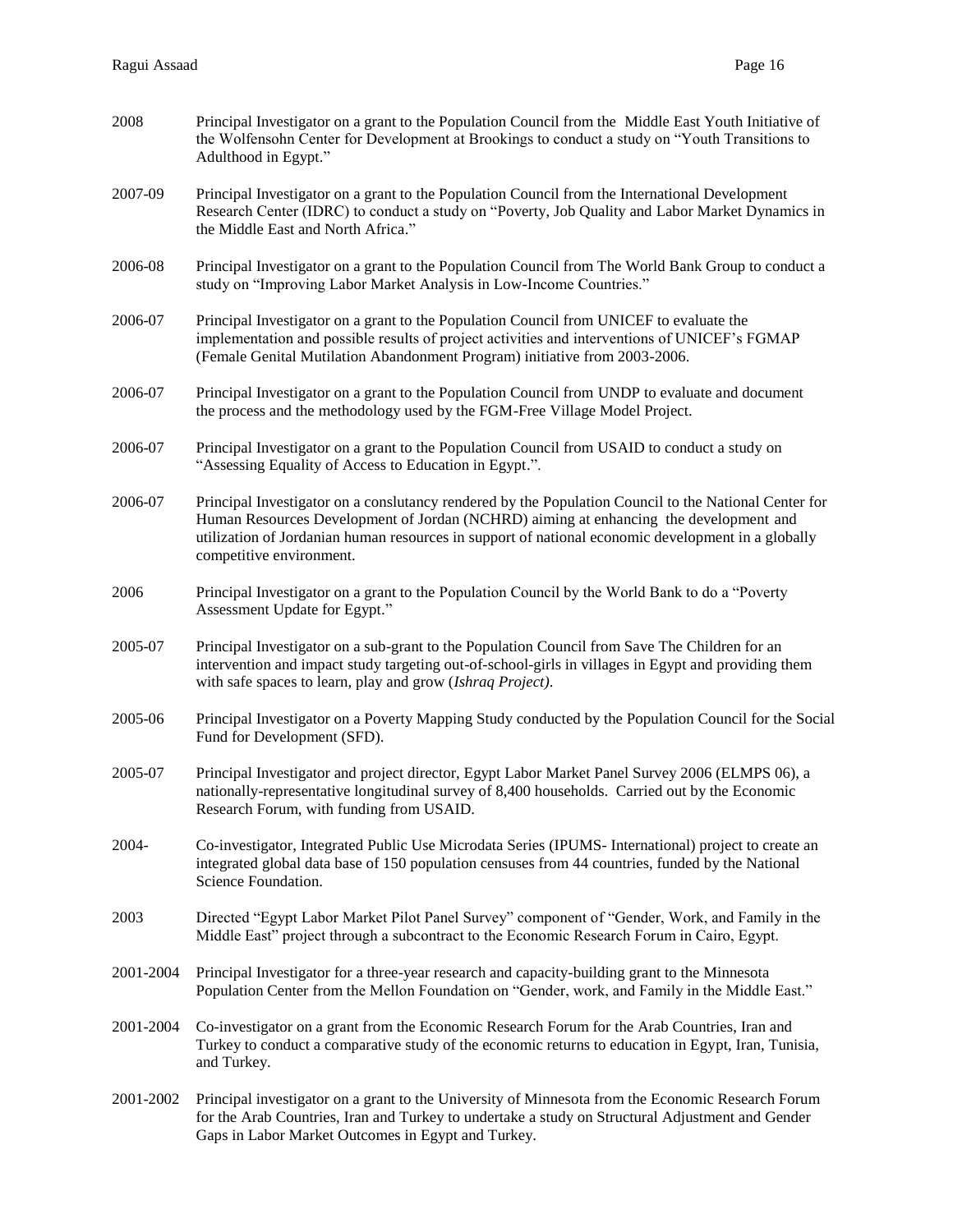- 2000 Principal investigator on a grant to the University of Minnesota from the International Center for Economic Growth, through its Egypt-related USAID funding, on female and youth participation in the Egyptian labor market.
- 1999-2002 Principal investigator and project coordinator on a grant from the Economic Research Forum for the Arab Countries, Iran and Turkey, with funding from the World Bank, to undertake a study on Structural Adjustment and Gender Gaps in Labor Market Outcomes in Egypt and Turkey.
- 1999-2002 Co-investigator on a grant from the Economic Research Forum for the Arab Countries, Iran and Turkey, with funding from the World Bank, to undertake a study on Female Labor Supply in Egypt, Iran, and Turkey.
- 1998-1999 Technical Director and Principal Investigator on a grant to Economic Research Forum for the Arab Countries, Iran and Turkey from the Ford Foundation, the International Center for Economic Growth, the World Bank, and the Population Council to conduct a major, nationally representative survey on labor market conditions in Egypt.
- 1997 Principal Investigator on a grant to the University of Minnesota from the Ford Foundation to undertake a review of major poverty-related issues in Egypt and poverty alleviation strategies employed by the government of Egypt and foreign donors.
- 1995 Principal Investigator on a grant from the MacArthur Interdisciplinary Program on Peace & International Cooperation, University of Minnesota to conduct a study on "Estimating the non-wage value of public employment in Egypt."
- 1994 Summer research fellowship from Graduate School, University of Minnesota for a project entitled: Do labor regulations reduce women's employment in the formal sector: Evidence from Egypt."
- 1992-1993 Principal Investigator on a grant from the Graduate School, University of Minnesota to conduct a study on "Understanding Urban Poverty: employment and Living Standards in Cairo."
- 1991-1992 Principal Investigator on a grant from UNICEF to the University of Minnesota Foundation to undertake a study on urbanization trends in the Middle East and North Africa with a focus on women and children.

## **SELECTED PAPERS PRESENTED AT PROFESSIONAL CONFERENCES**

- Assaad, R. A., Planning for Egypt's Future Using Evidence from Egypt's Census 2017, "Job Creation in Egypt: A Sectoral and Geographical Analysis - 1996-2017," Ministry of Planning and Economic Research Forum, Cairo, Egypt. (June 17, 2019).
- Assaad, R. A., Alternative Policy Solutions Annual Conference, "Why is the Egyptian Economy not Creating Good Jobs?," American University in Cairo, Cairo, Egypt. (December 18, 2019).
- Assaad, R. A., MENA Chief Economist Seminar Series, "Is the Egyptian Economy Creating good Jobs? Employment and Economic vulnerability from 1998 to 2018," World Bank, Washington, District of Columbia. (November 11, 2019).
- Assaad, R. A., The Egyptian Labor Market Facts and Prospects: A Focus on Gender and Economic Vulnerability, "Introducing the Egypt Labor Market Panel Survey 2018 and The Evolution of Labor Supply," Economic Research Forum, Cairo, Egypt. (October 27, 2019).
- Assaad, R. A. , The Egyptian labor Market Facts and Prospects: A Focus on Gender and Economic vulnerability, "Is the Egyptian economy creating good jobs? Employment and Economic Vulnerability from 1998 to 2018," Economic research Forum, Cairo, Egypt. (October 27, 2019).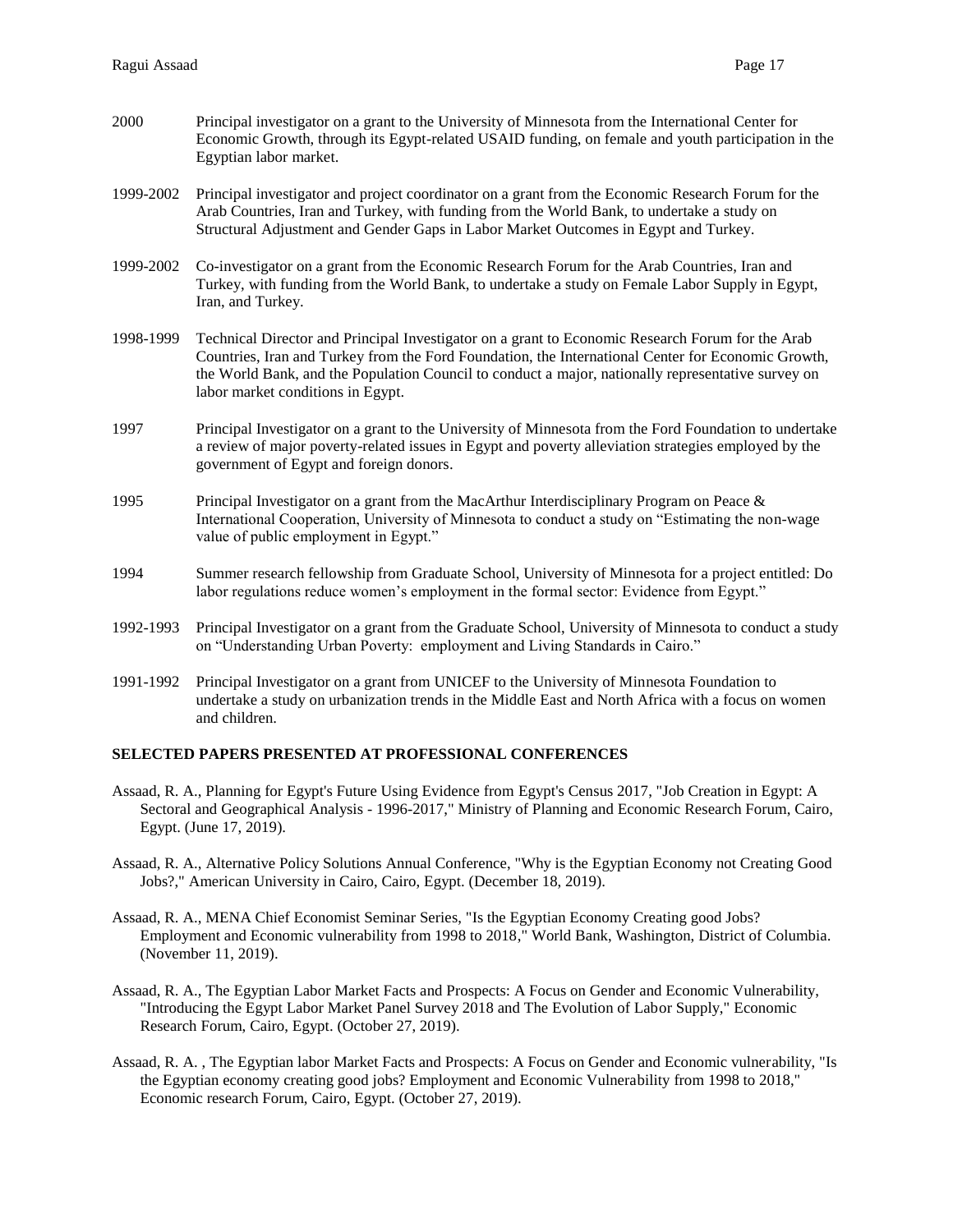- Assaad, R. A., Women's access to paid work in South Asia and MENA: Barriers, opportunities and policy challenges, "Barriers and Opportunities for Women's Wage Employment in MENA: A Focus on the Demand Side," London School of Economics and Political Science, London, United Kingdom. (June 14, 2019).
- Assaad, R. A. (Discussant), Addressing Africa's Youth Unemployment through Industries without Smokestacks, "Employment Creation Potential, Labor Skills Requirements and skill Gaps for YoungPeople," Brookings Institution, Washington, District of Columbia. (May 13, 2019).
- Assaad, R. A., Commission on Population and Development 52nd Session, "Demographic Dividend and Investment in Youth: An Opportunity for Arab States," United Nations, New York, New York. (April 3, 2019).
- Assaad, R. A. (Panelist), Economic Research Forum 25th Annual Conference, "From Data to Policy Rewarding Partnership with Statistics Centers in the Region," Economic Research Forum, Kuwait City, Kuwait. (March 11, 2019).
- Assaad, R. A., Freeman Global Policy Seminars, "Youth Employment challenges in the Middle East and North Africa," University of Minnesota, Minneapolis, Minnesota, United States. (February 19, 2019).
- Assaad, R. "Does Improved Local supply of Schooling Enhance Intergenerational Mobility in Education? Evidence from Jordan." Session on Recent Research on Inequality of Opportunity in the Middle East. International Economic Association 17<sup>th</sup> World Congress. June 6-10, 2014, Dead Sea, Jordan.
- Assaad, R. "Why is MENA Lagging Behind in the Economic Empowerment of Women and What can be Done about it? Keynote presentation at Workshop on Women Economic Empowerment in the MENA Region, Economic Research forum and Middle East Center of the London School of Economics, London, UK, November 29, 2013.
- Assaad, R. and R. Hendy. "On the Two-Way Relation Between Marriage and Work: Evidence from Egypt and Jordan." Paper presented at the 19<sup>th</sup> Annual Conference of the Economic Research Forum, Kuwait, March 3-5, 2013.
- Assaad, R. "Making Sense of MENA Labor Markets: The Enduring Legacy of Dualism." Keynote presentation at IZA Workshop on Labor Markets and Labor Policy in MENA Countries, Tunis, Tunisia, 15-16 March 2013.
- Assaad, R. "The Evolution of First and Subsequent Employment in Jordan, with a Comparison to Egypt." Paper presented at the Workshop on the Social-Economic Situation of Middle East Youth on the Eve of the Arab Spring, Middle East Youth Initiative, Beirut, Lebanon, December 8-9, 2012.
- Assaad, R. "Jobs and Living Standards." Labor and Development Conference: An Assessment of the world Development Report 2013, Columbia University, New York, NY, October 25-26, 2012.
- Assaad, R. "Inequality of Opportunity in Child Health in the Arab World and Turkey" Presentation at the 4th World Conference on Remedies to Racial and Ethnic Economic Inequalities" organized by the Roy Wilkins Center for Human Relations and Social Justice, University of Minnesota, Minneapolis, MN, October 11-13, 2012.
- Assaad, R. "More Education but Lower Job Quality: The MENA Paradox." Paper presented at the International Policy Workshop: Moving Jobs to Center Stage. GIZ and the World Bank, Berlin, Germany, November 10-11, 2011.
- Assaad, R., C. Krafft, N. Hasine and D. Salehi-Isfahani. "Inequality of Opportunity in Child Health in the Arab World and Turkey." Paper presented at the Conference on Inequality in the Arab Region, Cairo, Egypt, December 10, 2011.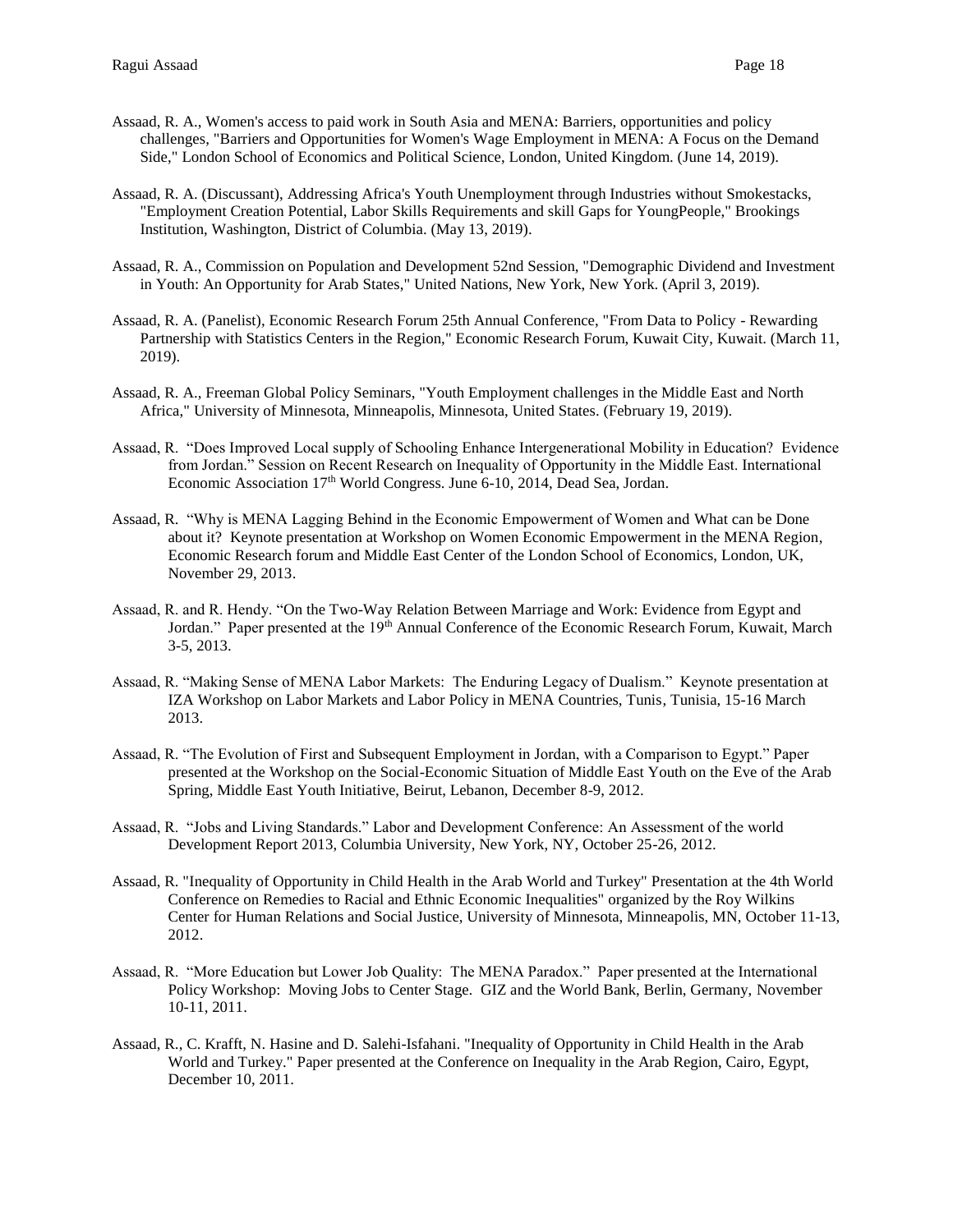- Assaad, R. and M. Saleh. "Does Improved Local Supply of Schooling Enhance Intergenerational Mobility in Education: Evidence from Jordan." Paper presented at the Conference on Inequality in the Arab Region organized by the Economic Research Forum, Cairo, Egypt, December 10, 2011.
- Assaad, R. and M. Saleh. "Does Improved Local supply of Schooling Enhance Intergenerational Mobility in Education: Evidence from Jordan." Paper presented at the International Symposium on the Economics of Education organized by the Chinese University of Hong Kong, Hong Kong, China, December 17-18, 2011.
- Assaad, R. "Transitions from School to Work for Young Men in Egypt." Paper presented at the Middle East Economic Association 9<sup>th</sup> International Conference, Istanbul, Turkey, June 24, 2010.
- Assaad, R. and A. Elbadawy. "Impact of International Migration and Remittances of Child Schooling and Child Work: The Case of Egypt." Paper presented at the 2010 Annual Meeting of the Population Association of America, Detroit, MI, April 15-17, 2010.
- Assaad, R. "The Impact of Migration and Remittances on Those Left Behind: Evidence from Egypt." Presentation at the Conference on Labor Migration from North Africa: Supporting Policies to Maximize Benefits for Exporting and Importing Countries, organized by the World Bank, Brussels, Belgium, October 26-27, 2009.
- Assaad, R. "Employment Creation, Protection and Labor Productivity in the Middle East and North Africa." Presentation at a Regional Conference entitled: An Integrated Approach to Growth and Job Creation in Syria, Jordan, and Lebanon, organized by the World Bank, Damascus, Syria, March 22-24, 2009.
- Assaad, R. "Inter-generational Inequality in MENA: Demographic, Economic, and Institutional Determinants." Plenary Session presentation at the 15<sup>th</sup> Annual Conference of the Economic Research Forum (ERF), Cairo, Egypt, November 23-25, 2008.
- Binzel, C. and R. Assaad. "Pathways to Marriage in Egypt: How Young Men's Marriage Trajectories Are Constrained by their Labor Market Experiences." Paper presented at the 15<sup>th</sup> Annual Conference of the Economic Research Forum (ERF), Cairo, Egypt, November 23-25, 2008.
- Assaad, R. and M. Gadallah. "Pathways from School to Work for Egyptian Youth." Presentation at the Special Session on Youth Transitions in the Middle East, 15<sup>th</sup> Annual Conference of the Economic Research Forum (ERF), Cairo, Egypt, November 23-25, 2008.
- Assaad, R. "Improving the Gender Studies Data Infrastructure: Cooperation between Gender Researchers and Statistical Agencies in MENA." Paper presented at The Annual @NGED/GERPA Conference "Gender and Economics in MENA: from Theory to Policymaking" Dubai, November 16th and 17th, 2008.
- Assaad, R. and M. Ramadan. "Understanding Unemployment in the Arab World." Paper presented at the Arab Planning Institute Annual Conference on Unemployment in the Arab Countries, Cairo, Egypt, March 17-18, 2008.
- Assaad, R. and G. Barsoum. "Youth Exclusion in Egypt: Trends and Policies." Paper presented at the Annual Meetings of the Middle East Economic Association, New Orleans, January 3-6, 2008.
- Assaad, R. and R. Roushdy. "Job Quality among Non-Wage Workers in the Agricultural and Non-Agricultural Sectors." Paper presented at the 14<sup>th</sup> Annual Conference of the Economic Research Forum (ERF), Cairo, Egypt, December 28-30, 2007.
- Assaad, R. "Employment and Unemployment Trends in the Egyptian Economy, 1998-2006," "Poverty and the Labor Market in Egypt: A Dynamic Analysis." Papers presented at the 19<sup>th</sup> Annual Conference of Cairo University, Faculty of Economics and Political Science, Department of Statistics, on Statistics and Modeling in Human and Social Science, Mar 27-28, 2007.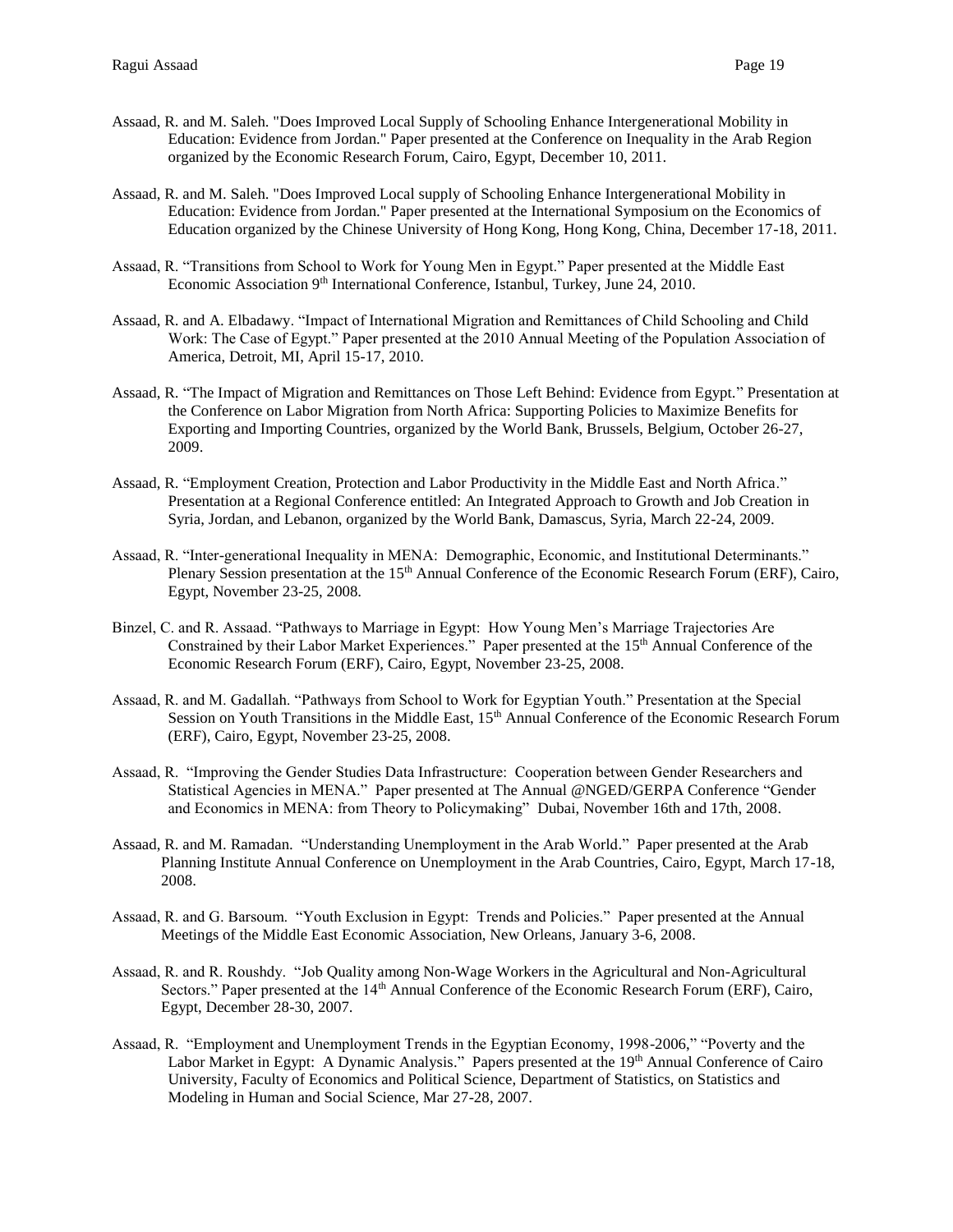- Assaad R. and G. Barsoum. "Youth Exclusion in Egypt." Paper presented at the 28<sup>th</sup> Annual Meeting of the Middle East Economic Association, New Orleans, LA, January 3-6, 2008.
- Assaad, R. and R. Roushdy. "Poverty and Geographic Targeting in Egypt: Evidence from a Poverty Mapping Exercise." Paper presented at the 13<sup>th</sup> Annual Conference of the Economic Research Forum (ERF), Kuwait, December 15-18, 2006.
- Assaad, R. "Egyptian Labor Market Study: Presentation of Results at the 13<sup>th</sup> Annual Conference of the Economic Research Forum (ERF)," Kuwait, Dec. 15-18, 2006.
- Assaad, R. "Why did Economic Liberalization Lead to Feminization of the Labor Force in Morocco and Defeminization in Egypt?" in *Gender Impact of Trade Liberalization in the MENA Region, 2006.* Delivered at the MENA Development Forum, Beirut, Lebanon, April 6-9, 2006.
- Yanik, B. and R. Assaad. "Women's Participation in Paid Work in Urban Turkey: Do Local Demand Factors Matter?" Paper presented at the 11<sup>th</sup> Annual Conference of Economic Research Forum, Beirut, Lebanon, December 14-16, 2004.
- Elbadawy, A., R. Assaad, D. Levison, D. Ahlburg, and S. Zouari. "Private and Group Tutoring in Egypt: Where is the Gender Inequality?" Paper presented at the  $11<sup>th</sup>$  Annual Conference of Economic Research Forum, Beirut, Lebanon, December 14-16, 2004.
- Assaad, R. and M. Amer. Presentation of Chapter on "Labor and Human Resource Development" in *Egypt Country Profile: The Road Ahead for Egypt.* Samir Radwan and Jean-Louis Reiffers (Coord's.). Delivered at Egypt Country Profile Workshop, Cairo, Egypt, March 20, 2004.
- Assaad, R. "Poverty and Family Size: Disentangling the Relationship." Paper presented at the Population and Poverty Seminar sponsored by the Population Council and the Center for the Study of Developing Countries, Cairo University, Cairo, Egypt, January 5-6, 2004.
- Assaad, R. and S. Zouari. "The Timing of Marriage, Fertility, and Female Labor Force Participation in Morocco." Paper presented at the Population Association of America 2003 Annual Meeting, Minneapolis MN, May 1- 3, 2003.
- Dayioglu-Tayfur, M. and R. Assaad. "The Determinants of Child Labor in Urban Turkey." Paper presented at the Ninth Annual Conference of the Economic Research Forum for the Arab Countries, Iran and Turkey, Al-Sharjah, UAE, October 26-28, 2002
- Assaad, R. "Informalization and De-Feminization: Explaining the Unusual Pattern in Egypt." Paper presented at the Conference on *Rethinking Labor Market Informalization: Precarious Jobs, Poverty, and Social Protection*, Cornell University, Ithaca, NY, October 18-19, 2002.
- Assaad, R., D. Levison and N. Zibani. "The Effect of Child Work on School Enrollment in Egypt." Paper presented at the Eighth Annual Conference of the Economic Research Forum for the Arab Countries, Iran, and Turkey, Cairo, Egypt, January 15-17, 2002.
- Assaad, R. "The Microeconomics of Growth in Egypt: The Role of Households." Paper presented at the Third Annual Global Development Conference, Rio de Janeiro, Brazil, December 9-12, 2001.
- Ahlburg, D., B. McCall, R. Assaad. "Schooling in Egypt: The Impact of Delayed Entry and Working while in School." Poster Session at the Population Association of America Annual Conference, Washington DC, March 30-April 1, 2001.
- "Local Industrial Structure and Female Participation in Paid Work: Evidence from Egypt." Paper presented at the 42nd Annual Conference of the Association of Collegiate Schools of Planning, November 2-5, 2000, Atlanta, Georgia.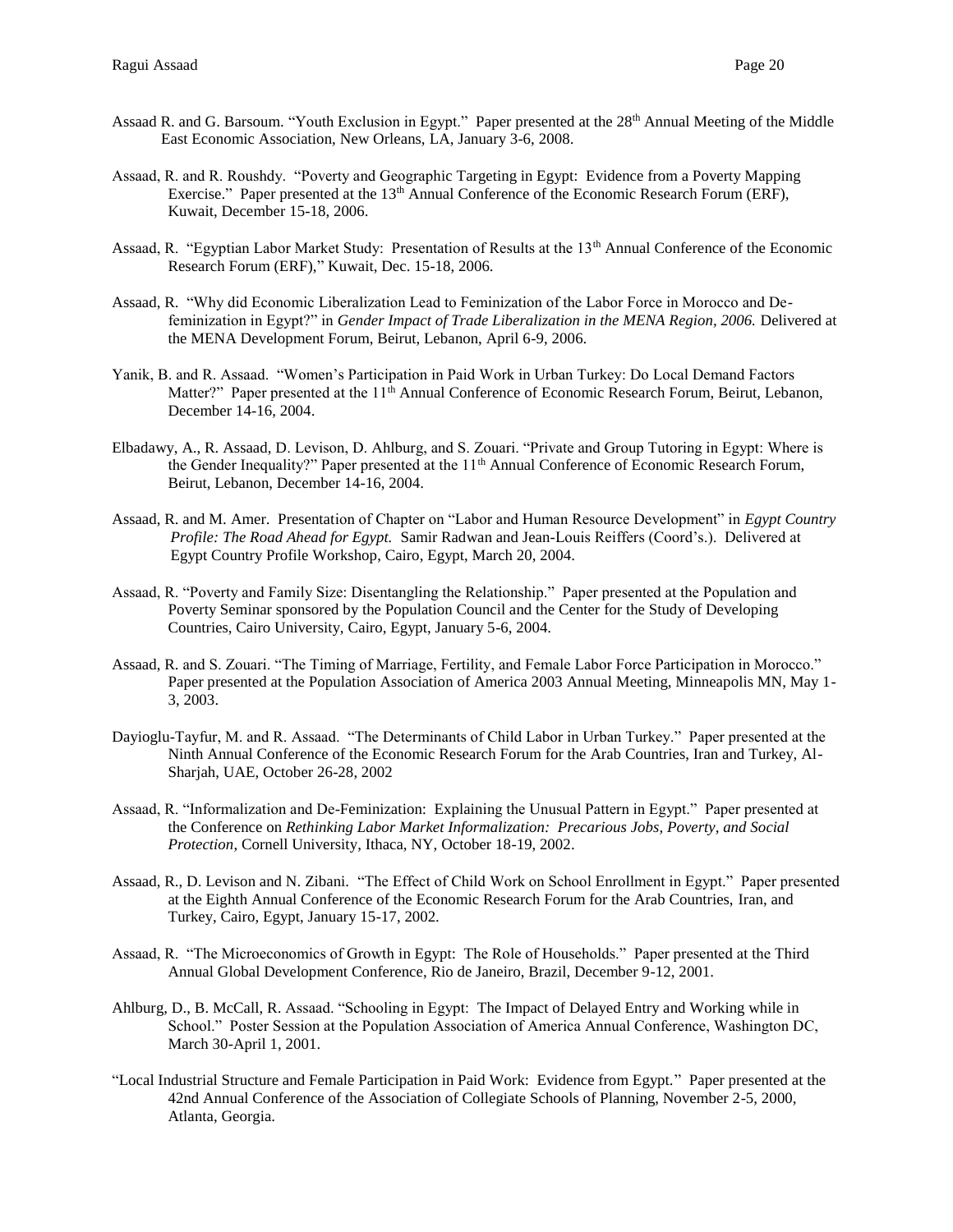- "Structural Adjustment, Demography, and the Egyptian Labor Market in the 1990s." Paper presented at the Annual Bank Conference on Development Economics-Europe, Paris, France, June 26-28, 2000.
- "The Transformation of the Egyptian Labor Market in the 1990s: An Assessment of the Winners and Losers in an Era of Reform." Paper presented at the First Mediterranean Social and Political Research Meeting." Robert Schuman Center for Advanced Studies, European University Institute, Florence, Italy, March 22-26, 2000.
- "Female Labor Supply in Egypt, Iran, and Turkey." Paper presented at the Annual Meeting of the Middle East Economic Association (with Insan Tunali), Boston, Massachusetts, January 7-9, 2000.
- "The Transformation of the Egyptian Labor Market: 1988-98." Paper presented at the Conference on Labor Market and Human Resource Development in Egypt," organized by the Economic Policy Initiative Consortium, Cairo, Egypt, November 29-30, 1999.
- "The Determinants of Employment Status in Egypt." Paper presented at the International Food Policy Research Institute Conference on Food Security in Egypt, Cairo, May 25-26, 1999.
- "The Effects of Structural Adjustment on Workers: Some Reflections on the Egyptian Situation." Paper presented at the Conference on the Role of the Business Sector in Economic and Political Change, organized by the Center for Trans-regional Studies, Princeton University, Gammarth, Tunisia, August 31-September 2, 1998.
- "Poverty Alleviation Strategies in Egypt: The Role of Governmental and Non-governmental Actors." Paper presented at the Conference on Livelihoods, NGOs, and Development: Global Dimensions and New Directions, organized by the International Development Association in cooperation with the Social Fund for Development, Cairo, June 28-July 2, 1998.
- "Explaining Informality: The Determinants of Compliance with Labor Market Regulations in Egypt." Paper presented at the Fourth Annual Conference of the Economic Research Forum for the Arab Countries, Iran, and Turkey, Beirut, Lebanon, September 7-9, 1997.
- "An Analysis of Compensation Programs for Redundant Workers in Egyptian Public Enterprise." Paper presented at the Conference on Public Sector Retrenchment and Efficient Compensation Schemes. The World Bank, Washington D.C., November 6-7, 1996.
- "Wage Formation and Persistent Unemployment: Compensating Differentials in the Construction Sector in Egypt." Paper presented at the First Conference of Labor Markets and Human Resource Development, sponsored by the Economic Research Forum for the Arab Countries, Iran, and Turkey, Kuwait City, September 16-18, 1996 (with Insan Tunali).
- "Compliance with Labor Market Regulations in Egypt." Paper presented at the 1995 Annual Meeting of the Middle East Studies Association, Washington D.C., December 6-10, 1995.
- "Do Workers Pay for Social Protection? An Analysis of Wage Differentials in the Egyptian Private Sector." Paper presented at the Second Workshop on Labor Markets and Human Resource Development, sponsored by the Economic Research Forum for the Arab Countries, Iran, and Turkey, Cairo, Egypt, June 30-July 2, 1995.
- "The Effects of Public Sector Hiring and Compensation Policies on the Egyptian Labor Market." Paper presented at the First Workshop on Labor Markets and Human Resource Development, sponsored by the Economic Research Forum for the Arab Countries, Iran, and Turkey, Cairo, Egypt, December 16-18, 1994.
- "Formalizing the Informal? Lessons from the Zabbaleen Development Project in Egypt." Paper presented at the Workshop on Law and Urban Space, Oñati Institute for the Sociology of Law, Oñati, Spain, April 28-30, 1994.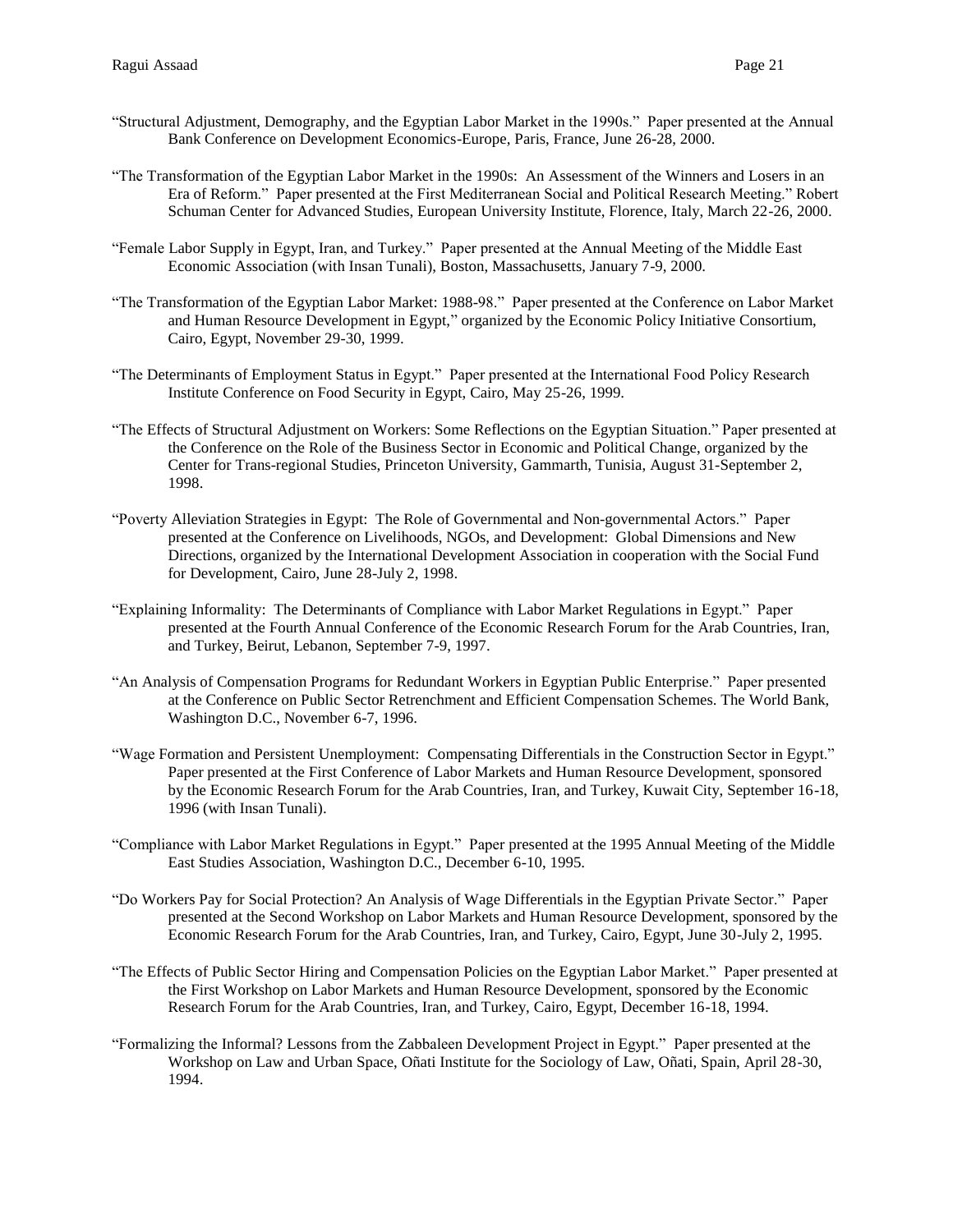### **SERVICE TO THE PROFESSION AND MEMBERSHIP IN PROFESSIONAL ASSOCIATIONS:**

Senior Adviser, Report on the Role of the Care Economy in Promoting Gender Equality: Progress of Women in the Arab States. UN Women, Bureau of Arab States and Economic Research Forum. 2020.

Associate Editor, Middle East Development Journal, Taylor and Francis, 2015-2021.

- Member, Board of Trustees, Arab Council for the Social Sciences, Beirut, Lebanon. Elected on March 20, 2013 for a four-year term. Re-elected in 2017 for a second four-year term ending in 2021.
- Member, Board of Trustees, Economic Research Forum, Cairo, Egypt. Elected March 2012 to a five-year term. Reelected in 2017 for a second 5-year term, ending in December 2021.
- Member, Advisory Board. Public Policy and Administration Department. School of Global Affairs Public Policy, The American University in Cairo, 2020-present.
- Member, Advisory Board. Alternative Policy Solutions Project. American University in Cairo, 2016-present.
- Member, Internal Advisory Committee, Integrated Demographic and Health Surveys (IPUMS-DHS) project, Minnesota Population Center with funding from NIH (PI: Elizabeth Boyle).
- Member, Internal Advisory Committee, Integrated Multiple Indicators Cluster Survey (IPUMS-MICS) project, Minnesota Population Center with funding from NICHD and UNICEF (PI: Elizabeth Boyle).
- Member, Global Agenda Council on Population Growth, World Economic Forum, 2013-2014.
- Member, Advisory Panel, World Bank *World Development Report 2013: Jobs*, 2012.
- Member, Advisory Panel, International Finance Corporation, *IFC Jobs Study: Assessing Private Sector Contributions to Job Creation and Poverty Reduction*, 2012.
- Member, Advisory Board, World Bank *MENA Regional Flagship Report: Bread, Freedom, and Dignity: Jobs in the Middle East and North Africa, 2012.*
- Member, Advisory Committee, Gender Economic Research and Policy Analysis Initiative, World Bank and Center of Arab Women for Training and Research, 2010-2013.
- Member, Internal Advisory Board, Integrated Demographic Health Survey Project, Minnesota Population Center, 2012-present.
- Member of Founding Board of Trustees and Vice Chair of the Board, Arab Council for the Social Sciences, Beirut Lebanon. Elected December 2010 to a two-year term.
- Thematic Leader, Labor Market and Human Resource Development Theme, The Economic Research Forum, Cairo, Egypt, 2010-2019.
- Reviewer for a book published by the Population Council entitled *Higher Education in Egypt: Does Free higher Education Lead to Equality of Opportunity?* 2012.
- Member, International Advisory Group to contribute to the development of a common policy agenda to advance learning outcomes for children. The Center for Universal Education at Brookings, Brookings Institution, 2011.
- Member, External Advisory Panel for the World Bank *World Development Report 2012: Gender Equality and Development*, 2011.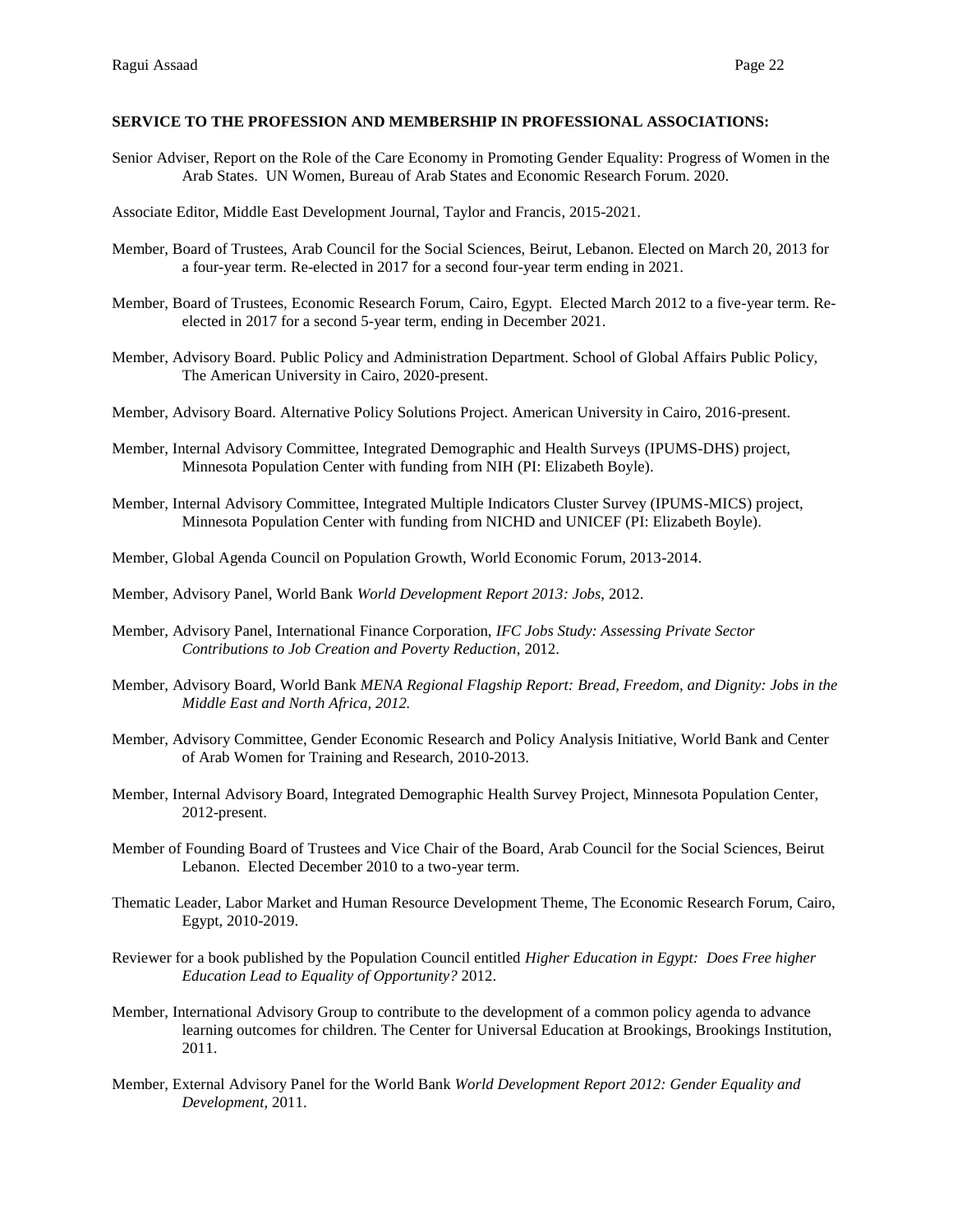Reviewer: Economic and Social Research Council. U.K. Reviewed research proposal entitled, "Temporary Migration and Economic Development the Triple-Win Policy Vision Applied to North Africa," 2010.

Special Emphasis Panel, Population Sciences and Epidemiology (PSE) Integrated Review Group, National Institutes of Health, 2010.

Reviewer and Mentor, Gender and Work Capacity Building Project. The Population Council, 2010.

- Chair, Scientific Committee for the Labor and Human Resource Theme for the Economic Research Forum 17th Annual Conference: Politics and Economic Development, Antalya, Turkey, March 20-22, 2010.
- Non-Resident Senior Fellow (Appointed), Global Economy and Development Program, Brookings Institution, January 2010.
- Member, Advisory Committee, Economic Research Forum, Cairo, Egypt, 2010.
- Member, Advisory Committee, Gender Economic Research and Policy Analysis Initiative, Center of Arab Women Training and Research and The World Bank, 2010.
- Member, Interim Steering Committee, Arab Council for the Social Sciences, No. 2006-Dec. 2008.
- Member, Board of Directors, Center for Survey and Statistical Applications, Faculty of Economics and Political Science, Cairo University, 2007-2008.
- Research Fellow, Economic Research Forum for the Arab Countries, Iran, and Turkey (ERF). Elected 1994.
- Member, Refereeing Committee for the Labor and Human Development Track. 14<sup>th</sup>, 15<sup>th</sup> and 16<sup>th</sup> Annual Conferences of the Economic Research Forum (2007-2009).
- Member, Advisory Board. Minnesota Population Center. University of Minnesota, 2002-2005.
- Research Affiliate, Minnesota Population Center. University of Minnesota, 2000-present.
- Member, Advisory Board, Human Rights Program in the Institute of Global Studies, University of Minnesota, 2002- 2005, 2009-present.
- Member, Refereeing Committee for the Labor and Human Resource Development Theme for the 11<sup>th</sup> Annual Conference of the Economic Research Forum for the Arab Countries, Iran and Turkey, Beirut, Lebanon, December 14-16, 2004.
- Chair, Refereeing Committee for the Labor and Human Resource Development Theme for the 10<sup>th</sup> Annual Conference of the Economic Research Forum for the Arab Countries, Iran and Turkey, Marrakesh, Morocco, December 14-16, 2003.
- Program Head for Labor and Human Resource Development, Conference Program Committee. ERF Eighth Annual Conference, Bahrain, October 25-27, 2001.
- Member, SSRC-Near and Middle East Research and Training Act Fellowship Committee, 1997-1999.
- Member, Editorial Board. *Journal of Planning Education and Research*, 1997-2009.
- Member, Board of Directors. Middle East Economic Association, 1995-2000.
- Member, Board of Directors. *Pangea World Theatre*, Minneapolis, Minnesota, 2000-2004.
- Associate Editor for Economics. Middle East Studies Association Bulletin, 1992-1995.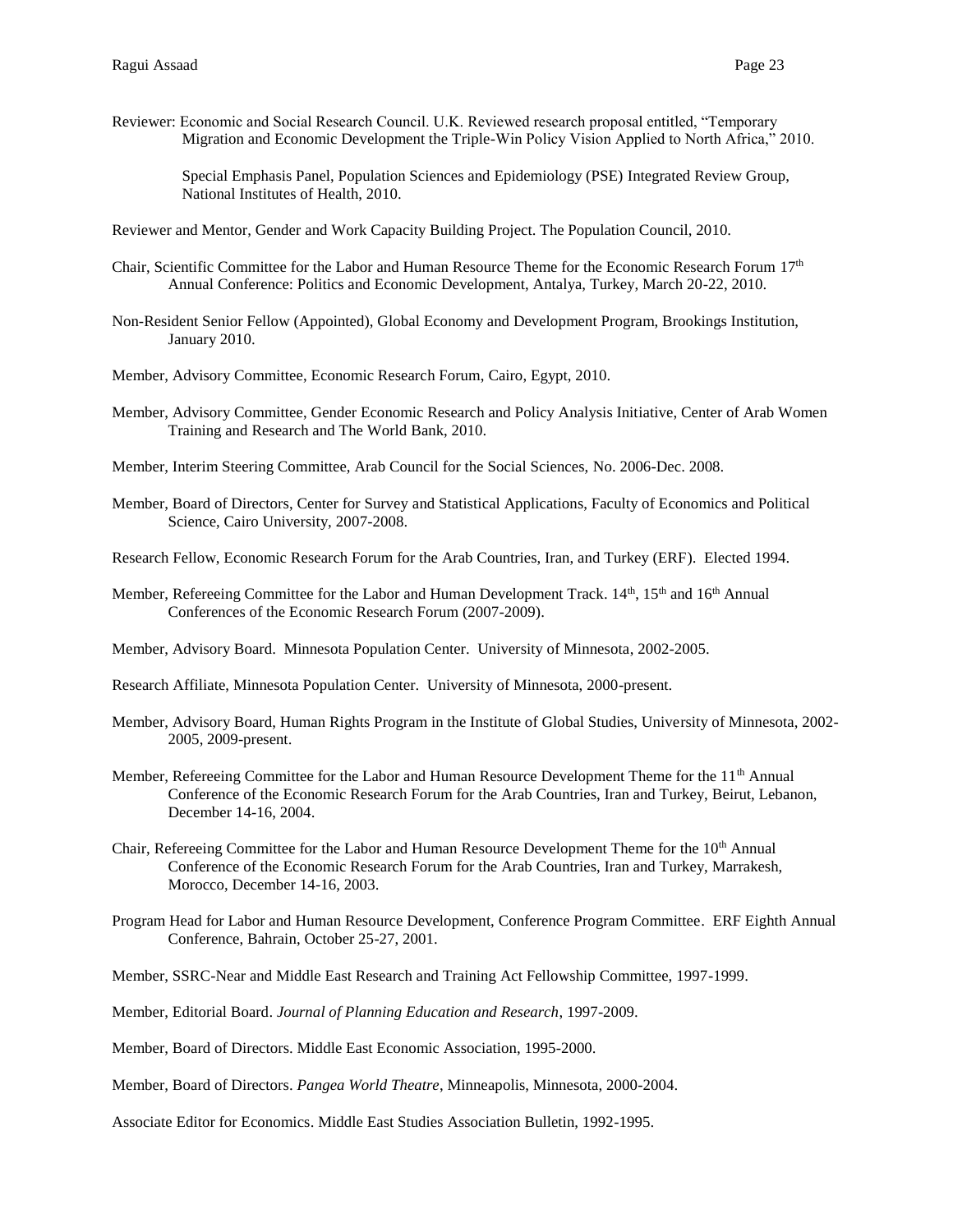Member, Advisory Board. *Critique: Journal for Critical Studies of the Middle East,* 1994-1999*.*

Member, Refereeing Committee on Labor Markets. Population, Human Resource Development, and Poverty of the Economic Research Forum research programs funded by the World Bank and the European Union, 2002.

Member, Association of American Collegiate Schools of Planning

Middle East Economic Association

Middle East Studies Association

Population Association of America

Referee, *Journal of Development Economics, Journal of Development Studies, International Journal of Educational Development, Review of Middle East Economics and Finance, Research in Labor Economics, Urban Studies, Middle East Development Journal, World Development, Journal of Planning Education and Research, Economic Development and Cultural Change, Economics of Education Review, International Journal of Middle East Studies, Economic Enquiry, World Bank Economic Review, Population and Development Review*.

Reviewer, Textbook Division, Harper Collins.

Oxford University Press. *Seeds Magazine,* The Population Council, New York. *Fondazione Eni Enrico Mattei,* Milan, Italy.

Reviewer, American Research Center in Egypt. Egyptian Development Fellowships competition, 1992-93.

Co-director, Workshop on Changing Economies and Changing Societies in the Middle East: Winners and Losers in the Process of Economic Reform. First Mediterranean Social and Political Research Meeting, Robert Schumann Center for Advanced Studies, European University Institute, Florence March 22-26, 2000.

Instructor,

Workshop on how to get your research published in peer-reviewed journals. Humphry School of Public affairs, University of Minnesota, with funding from Carnegie Corporation of New York, Naples, Italy, January 11-15, 2017

Training Workshop on Applied Micro-econometrics and Public Policy Evaluation, Economic Research Forum, January 4-6, 2016 and July 25-27, 2016.

Training workshop on Analysis of Panel & Retrospective Household Survey Data, Economic Research Forum, December 9-11, 2013, Cairo, Egypt.

Training workshop on Writing Effective Policy Briefs, Economic Research Forum, May 27-29, 2013, Cairo, Egypt.

Measurements of Inequality of Opportunity and Inequality of Outcomes, training course, Economic Research Forum, Cairo, Egypt, offered three times on June 20-23, 2010, October 17-20, 2011, January 13- 15, 2013.

Fourth Annual Mediterranean Programme Summer School on Migration in the Euro-Mediterranean Area. Demographic, Economic, Legal, Political and Social Dimensions, Robert Schumann Center for Advanced Studies, European University Institute, Florence, Italy, August 25 to September 5, 2002.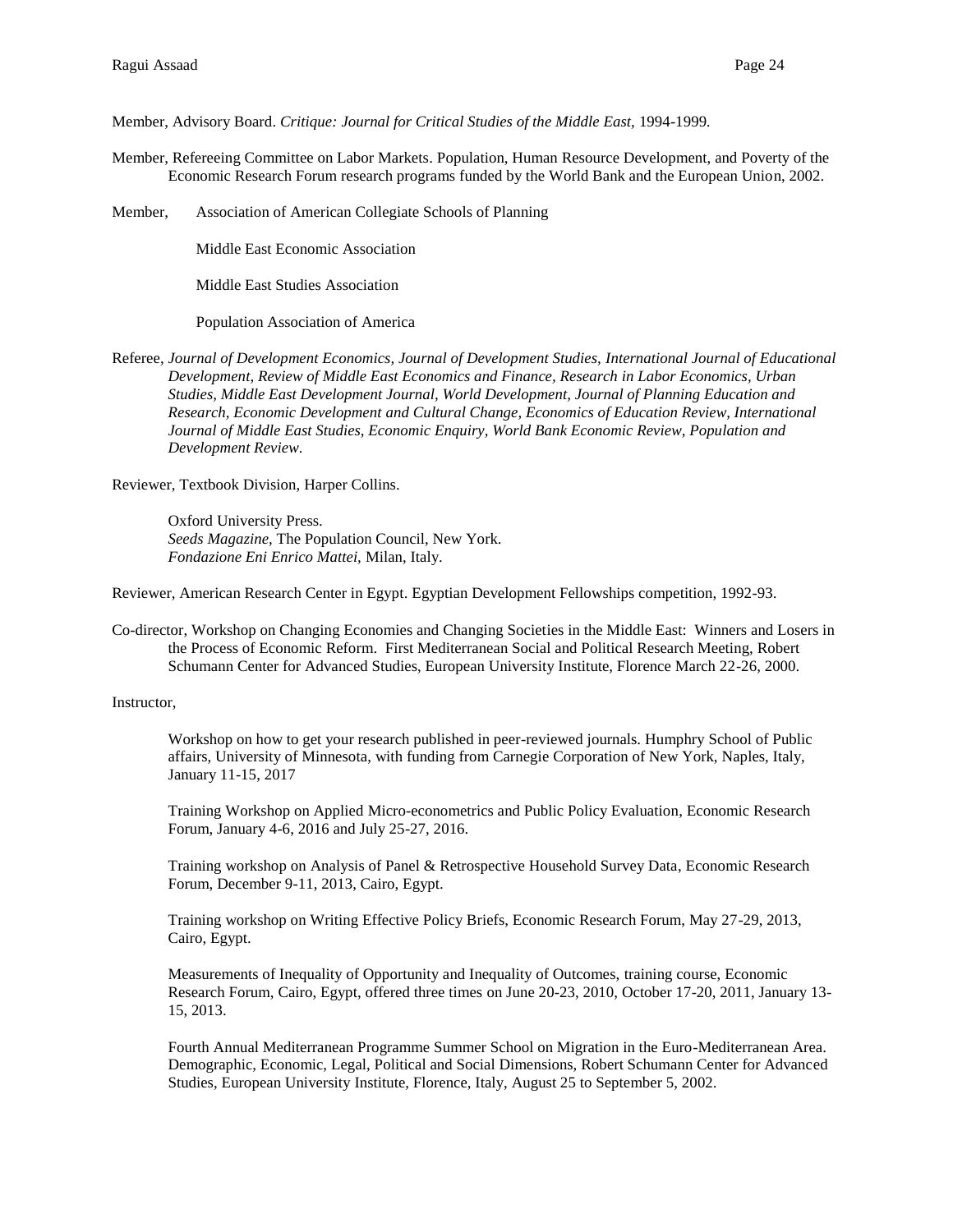Using Household Data for Policy Analysis in the Areas of Poverty and Human Resource Development, Economic Research forum and The World Bank, Al-Akhawayn University, Ifrane, Morocco, July 5-13, 2000.

Policy Analysis using Household Data Sets in Jordan. Training workshop sponsored by UNDP and Jordan's Ministry of Planning, Amman, Jordan, July 4-7, 1999.

Using Household Data for Policy Analysis in the Areas of Labor Market and Human Resource Development (one-week course), sponsored by the International Center for Economic Growth and the Center for Economic and Financial Research and Studies, Faculty of Economics and Political Sciences, Cairo University, May 2-8, 1999.

Regional Economic Development (one-week course), Master of Business and Public Management Program, The University of Agriculture and Technology at Olsztyn and the Humphrey Institute, Olsztyn, Poland, April, 1999, June 2000, and June 2002.

Applied Macroeconomic Data Analysis (one-week course), Center for Economic and Financial Research and Studies, Faculty of Economics and Political Sciences, Cairo University, February 1999.

Summer Institute on Using Household Surveys in Policy Analysis in the Areas of Poverty, Labor Market Outcomes and Human Resource Development, sponsored by The Economic Research Forum for the Arab Countries, Iran and Turkey, Koç University, Istanbul, Turkey, June 1998.

Training Workshop Manpower Planning and Arab Labor Markets, Arab Planning Institute, Kuwait, December 21-31, 1996.

Training Workshop on the Use of Microdata sets in Labor Economics, sponsored by the Economic Research Forum for the Arab Countries, Iran, and Turkey, Cairo, Egypt, 3-12 July, 1995 (with Radwan Shaban).

Regional Economics (2-week course), Warsaw School of Economics, sponsored by the Management and Market Economics Training Project, USAID, March 1992.

# **SELECTED CONSULTING ASSIGNMENTS**

- 2020- **GIZ.** International Long-Term Expert. Future of Work Forum and Labor Market Analysis Instruments. Employment Promotion Project (EPP3), Egypt.
- 2009-2010 **International Expert, Agriconsulting, Europe**. Contract to provide advisory services to a European Training Foundation Project and the Information Decision Support Center of the government of Egypt to create a Labor Demand Forecasting Model for Egypt.
- 2008-2009 **Senior Consulting Associate, The Population Council.** Consulting assignment to continue working on various projects on behalf of the Population Council.
- 2008 **European Training Foundation.** Contract to guide the preparation of a study on Forecasting Labor Demand in Egypt, 2007-2012 by a team of researchers at the Information and Decision Support Center of the Council of Ministers, Government of Egypt.
- 2004 **Economic Research Forum (ERF) for the Arab Countries, Iran and Turkey.** Primary author of chapter on "Labor and Human Resource Development" in Egypt Country Profile, jointly published with FEMISE project and thematic advisor for labor and human resource development for Syria, Jordan, Palestine country profiles.
- 2003 **World Bank**. Member of core team of authors for the World Bank report entitled *Unlocking the Employment Potential in the Middle East and North Africa.*